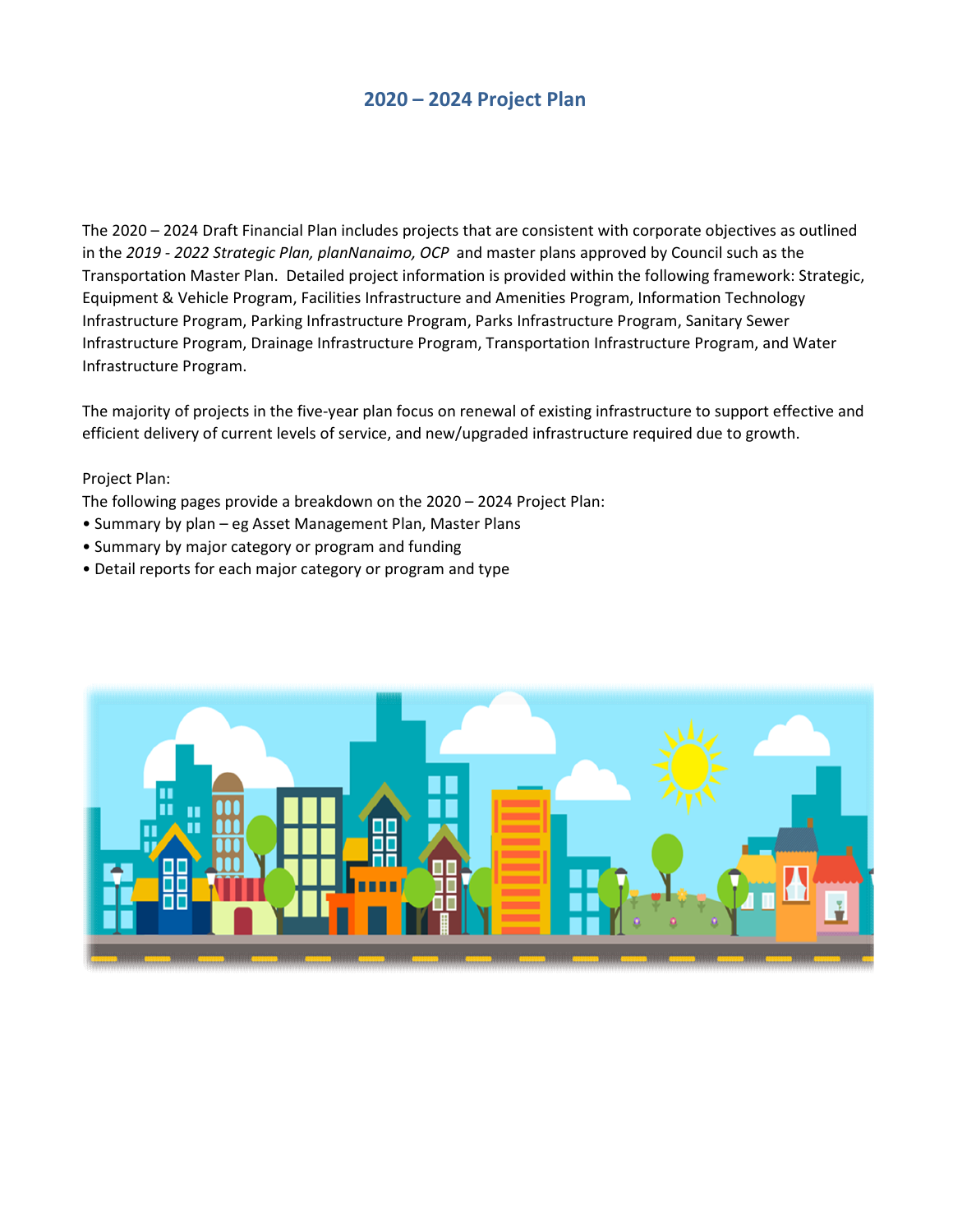Summary by Plan

|                                                    | 2020       | 2021           | 2022                     | 2023                     | 2024                     | <b>Total</b> |
|----------------------------------------------------|------------|----------------|--------------------------|--------------------------|--------------------------|--------------|
| <b>Supporting Document</b>                         |            |                |                          |                          |                          |              |
| <b>Council's Strategic Plan</b>                    |            |                |                          |                          |                          |              |
| Environment                                        | 50,000     |                |                          |                          |                          | 50,000       |
| <b>Social Planning</b>                             | 2,500      | 2,500          | 2,500                    | 2,500                    | 2,500                    | 12,500       |
| <b>Total</b>                                       | 52,500     | 2,500          | 2,500                    | 2,500                    | 2,500                    | 62,500       |
| <b>Strategic/Organization Plans/Studies:</b>       |            |                |                          |                          |                          |              |
| <b>Core Review</b>                                 | 75,000     |                |                          |                          | $\sim$                   | 75,000       |
| <b>Council Directives</b>                          | 578,624    | 294,500        | 294,500                  | 194,500                  | 194,500                  | 1,556,624    |
| Culture Plan for a Creative Nanaimo 2014-2020      | 50,000     | 50,000         | 50,000                   | 50,000                   | 50,000                   | 250,000      |
| <b>GIS Technology Plan</b>                         | 45,000     | 45,000         | 45,000                   | 45,000                   | 45,000                   | 225,000      |
| Official Community Plan (OCP)                      | 140,000    | 115,000        | 115,000                  | 115,000                  | 120,000                  | 605,000      |
| <b>Sustainability Projects</b>                     | 42,075     | ä,             | L.                       |                          | $\bar{a}$                | 42,075       |
| <b>Water Conservation Strategies (2014)</b>        | 70,000     | 30,000         | 30,000                   | 30,000                   | 30,000                   | 190,000      |
| <b>Total</b>                                       | 1,000,699  | 534,500        | 534,500                  | 434,500                  | 439,500                  | 2,943,699    |
| <b>Asset Management Plans:</b>                     |            |                |                          |                          |                          |              |
| Asset Renewal Plan (ARP)                           | 31,778,870 | 32,843,474     | 33,256,031               | 28,333,203               | 27,677,257               | 153,888,835  |
| Beban Park Master Plan Update (2015)               |            | 82,580         | 121,500                  | 78,060                   | $\sim$                   | 282,140      |
| Boxwood Connector Rd - Sanitary Sewer Study (2012) | 69,000     | $\overline{a}$ | 350,000                  | $\overline{a}$           | $\overline{a}$           | 419,000      |
| <b>Business Cases</b>                              | 430,000    | 1,123,188      | 470,000                  | 500,000                  |                          | 2,523,188    |
| Chase River Sanitary Sewer Master Plan (2014)      | $\sim$     | 660,000        | $\overline{a}$           |                          | L,                       | 660,000      |
| City Wide Sanitary Sewer Study (2014)              | 25,000     | 629,000        | 326,000                  |                          |                          | 980,000      |
| City Wide Sewer Plan (2014)                        | 200,000    | ÷,             | $\frac{1}{2}$            |                          | ÷,                       | 200,000      |
| Dam Inundation Study                               | 200,000    |                |                          |                          |                          | 200,000      |
| Dam Safety Regulations                             | 25,000     | 23,000         | 15,000                   | 15,000                   | 15,000                   | 93,000       |
| Dam Safety Reviews                                 |            | $\overline{a}$ | ÷,                       | 210,000                  | $\overline{a}$           | 210,000      |
| DCC Bylaw                                          | 8,046,025  | 8,935,000      | 15,403,200               | 11,020,116               | 9,061,376                | 52,465,717   |
| Formal Annual Dam Inspections                      | 66,650     | 68,200         | 69,750                   | 25,300                   | 72,850                   | 302,750      |
| Formal Annual Dam Review Report                    | 100,000    | 100,000        | 100,000                  | 5,000,000                | $\overline{\phantom{a}}$ | 5,300,000    |
| Harewood Centennial Park Improvement Plan          | 203,815    | ÷.             | $\frac{1}{2}$            | $\overline{\phantom{a}}$ | $\sim$                   | 203,815      |
| Maffeo Sutton Park Master Plan Update              | 32,490     | 45,000         | $\overline{\phantom{a}}$ | 112,000                  | $\sim$                   | 189,490      |
| Millstone Sewer Trunk & Laterals Master Plan       | 22,000     | 665,000        | 221,000                  | 77,000                   |                          | 985,000      |
| Neck Point Park Master Plan Update                 | $\omega$   | 216,340        | $\omega$                 |                          |                          | 216,340      |
| Partners in the Park Program                       | 100,000    | 100,000        | 100,000                  | 100,000                  | 100,000                  | 500,000      |
| <b>Property Management Strategy</b>                | 600,000    | 600,000        | 600,000                  | 600,000                  | 600,000                  | 3,000,000    |
| Seventh St SubCatchment Area Sanitary Sewer Study  |            |                |                          |                          |                          |              |
| (2011)                                             |            | 32,000         |                          | 320,000                  | $\sim$                   | 352,000      |
| <b>Trail Implementation Plan</b>                   | 305,025    | 179,680        | 200,000                  | 201,850                  | 200,000                  | 1,086,555    |
| <b>Transportation Master Plan</b>                  | 5,650,000  | 10,273,400     | 1,968,400                | 7,770,400                | 1,023,600                | 26,685,800   |
| Urban Forest Management Strategy                   | 96,200     | 61,570         | 22,500                   | 20,000                   | 13,500                   | 213,770      |
| Water Audit Study (2013)                           | 300,000    | 300,000        | 300,000                  | 300,000                  | 325,000                  | 1,525,000    |
| Waterfront Walkway Implementation Plan             | 600,000    | 8,900,000      | 11,850,000               | 3,775,000                | 5,100,000                | 30,225,000   |
| <b>Total</b>                                       | 48,850,075 | 65,837,432     | 65,373,381               | 58,457,929               | 44,188,583               | 282,707,400  |
| <b>Total - Projects From Plans</b>                 | 49,903,274 | 66,374,432     | 65,910,381               | 58,894,929               | 44,630,583               | 285,713,599  |
| <b>Total - Other Projects</b>                      | 2,083,835  | 2,443,643      | 630,600                  | 264,700                  | 203,000                  | 5,625,778    |
|                                                    |            |                |                          |                          |                          |              |
| <b>Total - All Projects</b>                        | 51,987,109 | 68,818,075     | 66,540,981               | 59,159,629               | 44,833,583               | 291,339,377  |

Note: A project may support more than one plan, classification is based on major plan supported.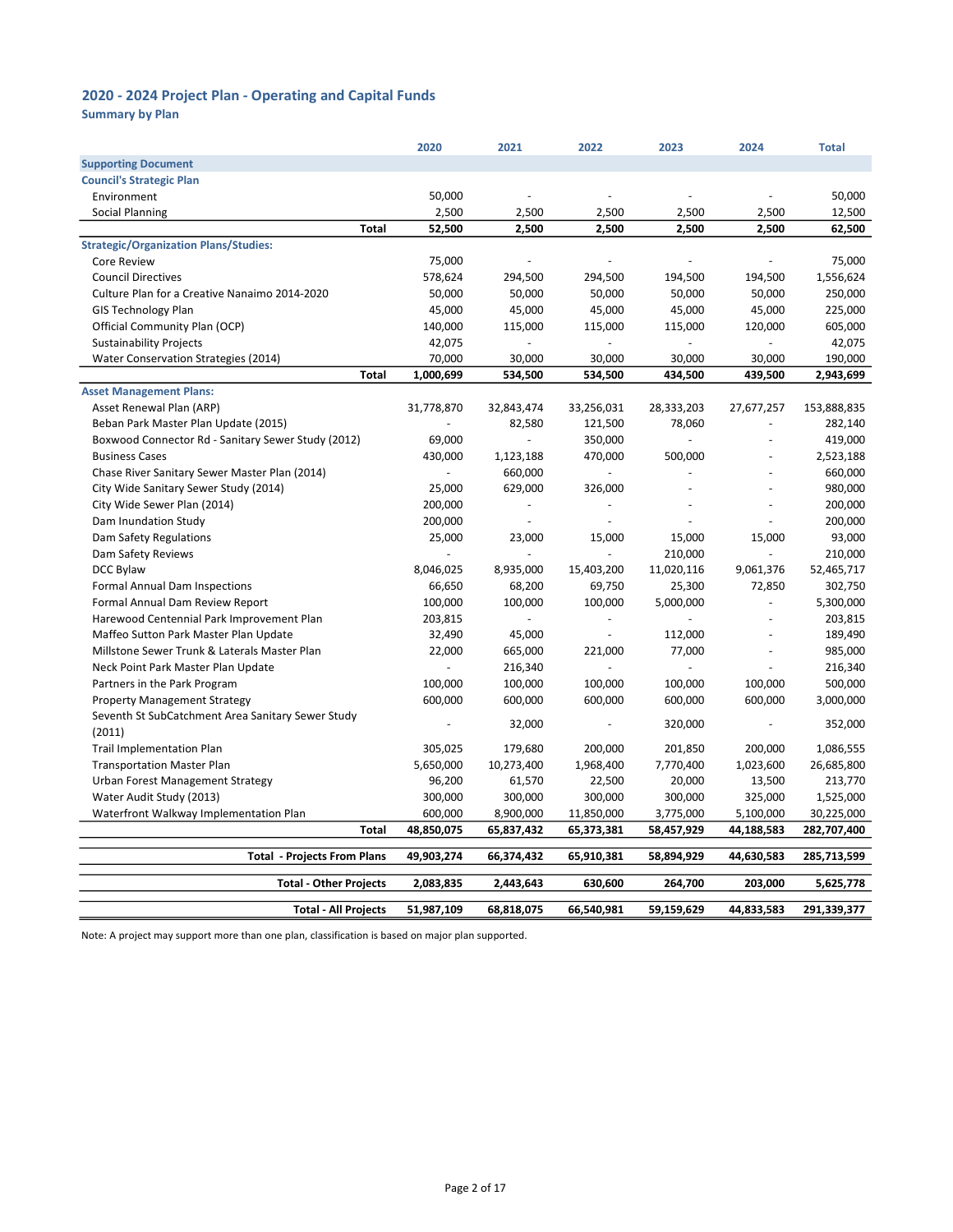Summary by Major Category and Funding

|                                               | 2020                 | 2021                     | 2022                        | 2023                                | 2024                     | <b>Total</b> |
|-----------------------------------------------|----------------------|--------------------------|-----------------------------|-------------------------------------|--------------------------|--------------|
| <b>PROJECTS</b>                               |                      |                          |                             |                                     |                          |              |
| Strategic                                     | 1,834,024            | 1,386,700                | 1,393,500                   | 1,301,700                           | 1,279,500                | 7,195,424    |
| Equipment & Vehicle Program                   | 4,763,796            | 2,637,241                | 2,865,616                   | 2,638,453                           | 1,816,899                | 14,722,005   |
| Facilities Infrastructure & Amenities Program | 6,965,125            | 12,564,875               | 6,593,353                   | 2,144,885                           | 3,412,765                | 31,681,003   |
| Information Technology Infrastructure Program | 700,764              | 930,331                  | 1,635,787                   | 2,734,195                           | 92,076                   | 6,093,153    |
| Parking Infrastructure Program                | 769,000              | 806,888                  | 955,925                     | 1,300,000                           | 1,273,550                | 5,105,363    |
| Parks Infrastructure Program                  | 3,985,375            | 10,181,130               | 12,663,250                  | 5,518,730                           | 7,001,260                | 39,349,745   |
| Sanitary Sewer Infrastructure Program         | 7,411,625            | 9,225,450                | 6,421,700                   | 6,459,300                           | 6,995,807                | 36,513,882   |
| Drainage Infrastructure Program               | 3,334,100            | 3,505,600                | 5,950,200                   | 5,142,500                           | 5,766,000                | 23,698,400   |
| Transportation Infrastructure Program         | 10,979,250           | 18,545,400               | 16,463,400                  | 15,494,700                          | 5,813,476                | 67,296,226   |
| Water Infrastructure Program                  | 11,244,050           | 9,034,460                | 11,598,250                  | 16,425,166                          | 11,382,250               | 59,684,176   |
| <b>Total Projects</b>                         | 51,987,109           | 68,818,075               | 66,540,981                  | 59,159,629                          | 44,833,583               | 291,339,377  |
|                                               |                      |                          |                             |                                     |                          |              |
| <b>PROJECT TYPE</b>                           |                      |                          |                             |                                     |                          |              |
| Capital Project                               | 42,861,184           | 63,143,849               | 60,653,596                  | 53,268,798                          | 38,864,503               | 258,791,930  |
| <b>Operating Project</b>                      | 9,125,925            | 5,674,226                | 5,887,385                   | 5,890,831                           | 5,969,080                | 32,547,447   |
|                                               | 51,987,109           | 68,818,075               | 66,540,981                  | 59,159,629                          | 44,833,583               | 291,339,377  |
|                                               |                      |                          |                             |                                     |                          |              |
| <b>FUNDING SOURCES</b>                        |                      |                          |                             |                                     |                          |              |
| Drainage DCCs                                 | 330,720              | 340,710                  | 2,103,548                   | 1,823,100                           | 740,800                  | 5,338,878    |
| Parks DCCs                                    | 54,549               | 75,719                   |                             |                                     | $\overline{a}$           | 130,268      |
| Roads DCCs                                    | 458,800              | 3,403,280                | 3,461,900                   | 1,628,297                           | 389,227                  | 9,341,504    |
| Sewer DCCs                                    | 165,380              | 342,480                  | 614,810                     | 3,400,540                           | 590,030                  | 5,113,240    |
| Water DCCs                                    | 1,647,870            | 399,430                  | 2,890,580                   | 1,070,152                           | 1,678,579                | 7,686,611    |
| Development Cost Charges (DCC) Reserves       | 2,657,319            | 4,561,619                | 9,070,838                   | 7,922,089                           | 3,398,636                | 27,610,501   |
|                                               |                      |                          |                             |                                     |                          |              |
| 911 Equipment Reserve                         | 10,860               | 79,160                   | 21,160                      | 2,500                               | 17,476                   | 131,156      |
| <b>Community Works Reserve</b>                | 4,977,295            | 10,216,000               | 2,995,000                   | 5,685,000                           | 6,100                    | 23,879,395   |
| Copier Reserve                                | 32,500               | 10,000                   | 19,600                      | 13,600                              | 20,000                   | 95,700       |
| <b>Emission Reduction Reserve</b>             | 75,000               | $\overline{a}$           |                             | $\overline{a}$                      |                          | 75,000       |
| <b>Equipment Depreciation Reserve</b>         | 3,850,290            | 1,198,000                | 1,943,000                   | 1,932,890                           | 1,252,000                | 10,176,180   |
| <b>Facility Development Reserve</b>           | 1,711,885            | 2,216,765                | 1,312,280                   | 759,605                             | 1,582,590                | 7,583,125    |
| <b>General Parking Reserve</b>                | 769,000              | 60,488                   | 180,425                     | 1,000,000                           | $\overline{\phantom{a}}$ | 2,009,913    |
| <b>Housing Legacy Reserve</b>                 | 38,950               | $\overline{\phantom{a}}$ | $\overline{\phantom{a}}$    |                                     |                          | 38,950       |
| <b>IT Reserve</b>                             | 505,764              | 847,531                  | 592,000                     | 691,601                             | 38,100                   | 2,674,996    |
| Strategic Infrastructure Reserve              | 900,000              | 900,000                  | 900,000                     | 1,800,000                           | 900,000                  | 5,400,000    |
| <b>Sustainability Reserve</b>                 | 42,075               |                          |                             |                                     |                          | 42,075       |
| General Fund Asset Mgmt Reserve               | 6,995,790            | 6,408,221                | 10,518,349                  | 8,541,439                           | 7,797,299                | 40,261,098   |
| Sewer Fund Asset Mgmt Reserve                 | 1,955,080            | 1,621,420                | 1,571,390                   | 431,710                             | 3,056,320                | 8,635,920    |
| Water Fund Asset Mgmt Reserve                 | 3,161,630            | 1,773,570                | 2,057,420                   | 2,118,564                           | 1,529,521                | 10,640,705   |
| General Reserves                              | 1,468,044            | 23,300                   | 173,340                     | 219,430                             |                          | 1,884,114    |
| Sewer Reserves                                | 4,135,900            | 5,195,150                | 4,077,500                   | 2,637,050                           | 1,675,657                | 17,721,257   |
| <b>Water Reserves</b>                         | 6,606,750            | 7,711,960                | 7,162,450                   | 13,425,350                          | 8,330,150                | 43,236,660   |
| Operating and Statutory Reserves              | 37,236,813           | 38,261,565               | 33,523,914                  | 39,258,739                          | 26,205,213               | 174,486,244  |
|                                               |                      |                          |                             |                                     |                          |              |
| <b>Government Grants</b>                      | 250,000              | 50,000                   |                             |                                     |                          | 300,000      |
| <b>Grants/Private Contributions</b>           | 204,000              | 9,000                    | 593,000                     | 9,000                               | 9,000                    | 824,000      |
| <b>Grants/Private Contributions</b>           | 454,000              | 59,000                   | 593,000                     | 9,000                               | 9,000                    | 1,124,000    |
| General Revenue                               |                      | 7,788,428                | 8,170,460                   | 8,194,801                           | 8,395,934                | 39,923,335   |
| PILT's                                        | 7,373,712            |                          | 771,000                     |                                     |                          |              |
|                                               | 100,000<br>1,165,265 | 100,000                  | $\mathcal{L}_{\mathcal{A}}$ | 100,000<br>$\overline{\phantom{a}}$ | 100,000<br>$\sim$        | 1,171,000    |
| <b>Internal Borrowing</b>                     |                      | 2,088,600                |                             |                                     |                          | 3,253,865    |
| Borrowing                                     | 3,000,000            | 15,958,863               | 14,411,769                  | 3,675,000                           | 6,724,800                | 43,770,432   |
| <b>Total Funding</b>                          | 51,987,109           | 68,818,075               | 66,540,981                  | 59,159,629                          | 44,833,583               | 291,339,377  |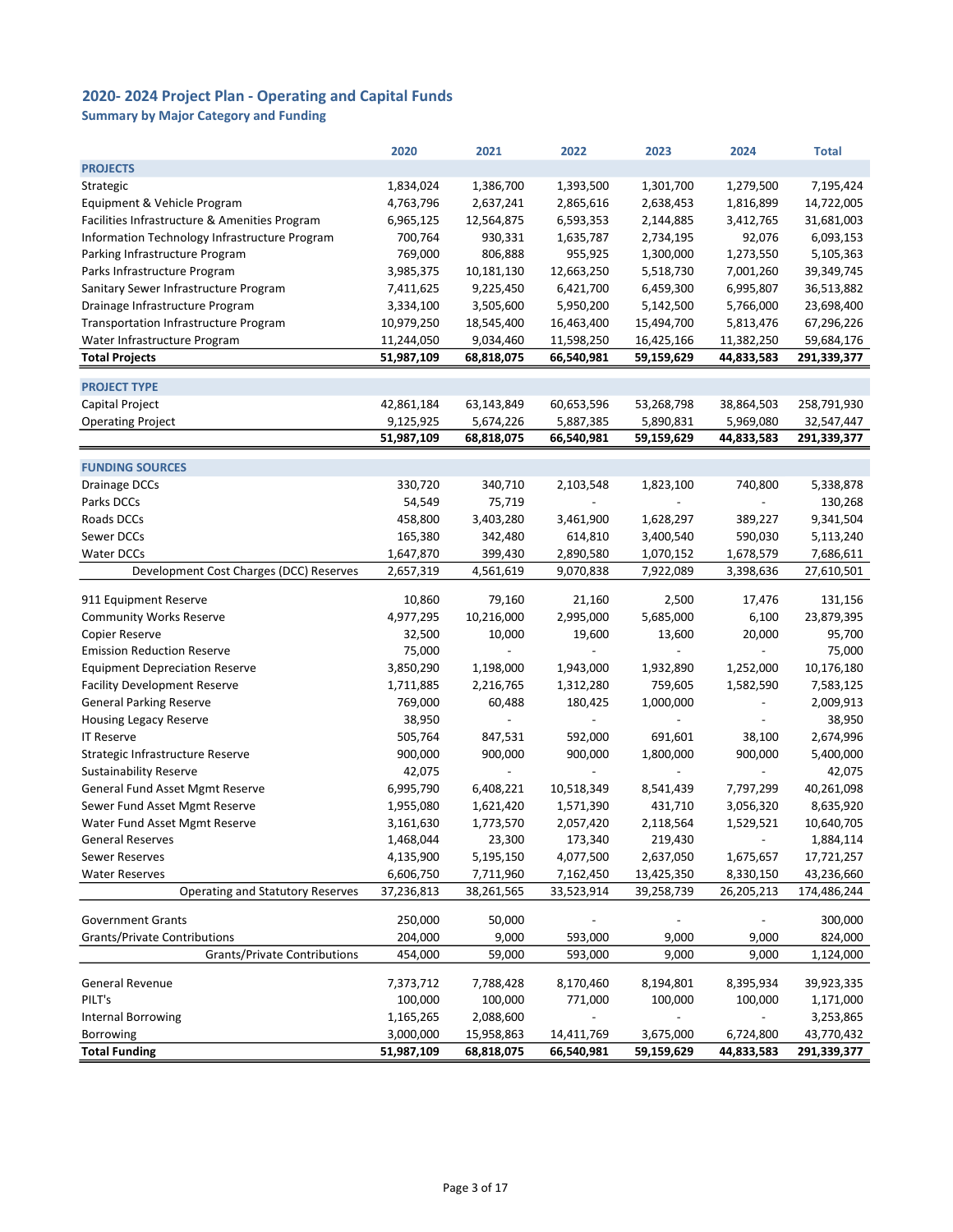#### 2020 Operating and Capital Projects

| <b>PROJECTS</b>                                             | <b>AMOUNT</b> | <b>PROJECT HIGHLIGHTS</b>                                                                                                                                                                                                                                                                                                                                                                                                                                                                                                                                                           |
|-------------------------------------------------------------|---------------|-------------------------------------------------------------------------------------------------------------------------------------------------------------------------------------------------------------------------------------------------------------------------------------------------------------------------------------------------------------------------------------------------------------------------------------------------------------------------------------------------------------------------------------------------------------------------------------|
| Strategic                                                   | 1,834,024     | Projects and programs that address specific initiatives, issues or goals.                                                                                                                                                                                                                                                                                                                                                                                                                                                                                                           |
| Equipment & Vehicle Program                                 | 4,763,796     | The City utilizes a wide range of vehicles and equipment to deliver services. The<br>majority of planned purchases in 2020 are for the renewal of existing assets.<br>Major 2020 purchases include:<br>- 2 Fire Engines<br>- 3 Dump Trucks<br>- Backhoe                                                                                                                                                                                                                                                                                                                             |
| <b>Facilities Infrastructure &amp; Amenities</b><br>Program | 6,965,125     | The City currently owns and operates over 100 facilities which support delivery of a wide<br>range of services.<br>Major projects in 2020 include:<br>- Civic Facilities Condition Assessment Program<br>- Facilities and Parks Amenities Condition Assessment Program<br>- Replace chiller unit in Port Theatre<br>- Beban Social Centre repair and repaint exterior metal cladding, add ductless split<br>heat pumps for two rooms<br>- Phase 2 of Nanaimo Aquatic Centre roof replacement<br>- Continuation of multi-year project to replace Fire Station #1                     |
| <b>Information Technology</b><br>Infrastructure Program     | 700,764       | The City's technology equipment, maintains systems access for network and business<br>applications.<br>Major projects in 2020 include:<br>- Traffic Signal Management System<br>- Infrastructure improvements to enhance performance capacity                                                                                                                                                                                                                                                                                                                                       |
| Parking Infrastructure Program                              | 769,000       | The City currently owns and operates three multi-level parkades and five parking lots.<br>Major projects in 2020 include:<br>- Bastion Street Parkade renewal of traffic membranes                                                                                                                                                                                                                                                                                                                                                                                                  |
| Parks Infrastructure Program                                | 3,985,375     | Parks infrastructure includes destination parks, neighborhood parks, spray parks, sports<br>field, playgrounds, tennis/sport course and trails.<br>Major projects in 2020 include:<br>- Serauxmen Stadium installation of LED outfield lights<br>- Waterfront Walkway phased implementation<br>- Trailway Development, construction of boardwalk along south side of Cottle Lake<br>- Phase 2 of Harewood Centennial Youth Park<br>- Beach Access Upgrades, replacement of Seabold Beach access stairs<br>- Gallows Point Dock, demolition and construction of new dock             |
| Sanitary Sewer Infrastructure<br>Program                    | 7,411,625     | The sanitary sewer infrastructure program includes renewal projects for infrastructure at<br>end of life and new/upgrade projects to address current and future capacity issues.<br>Major projects in 2020 include:<br>- Sanitary Sewer Condition Assessment Program<br>- Comox Area Sanitary Project<br>- DCC SS 19 Millstone Trunk South: upsize main between Nanaimo Parkway and<br>Pryde Ave to address existing capacity shortfalls and to service future growth<br>- Strongitharme Easement 1628RW: replacement of sanitary sewer main Strongitharme<br>to 2550 Departure Bay |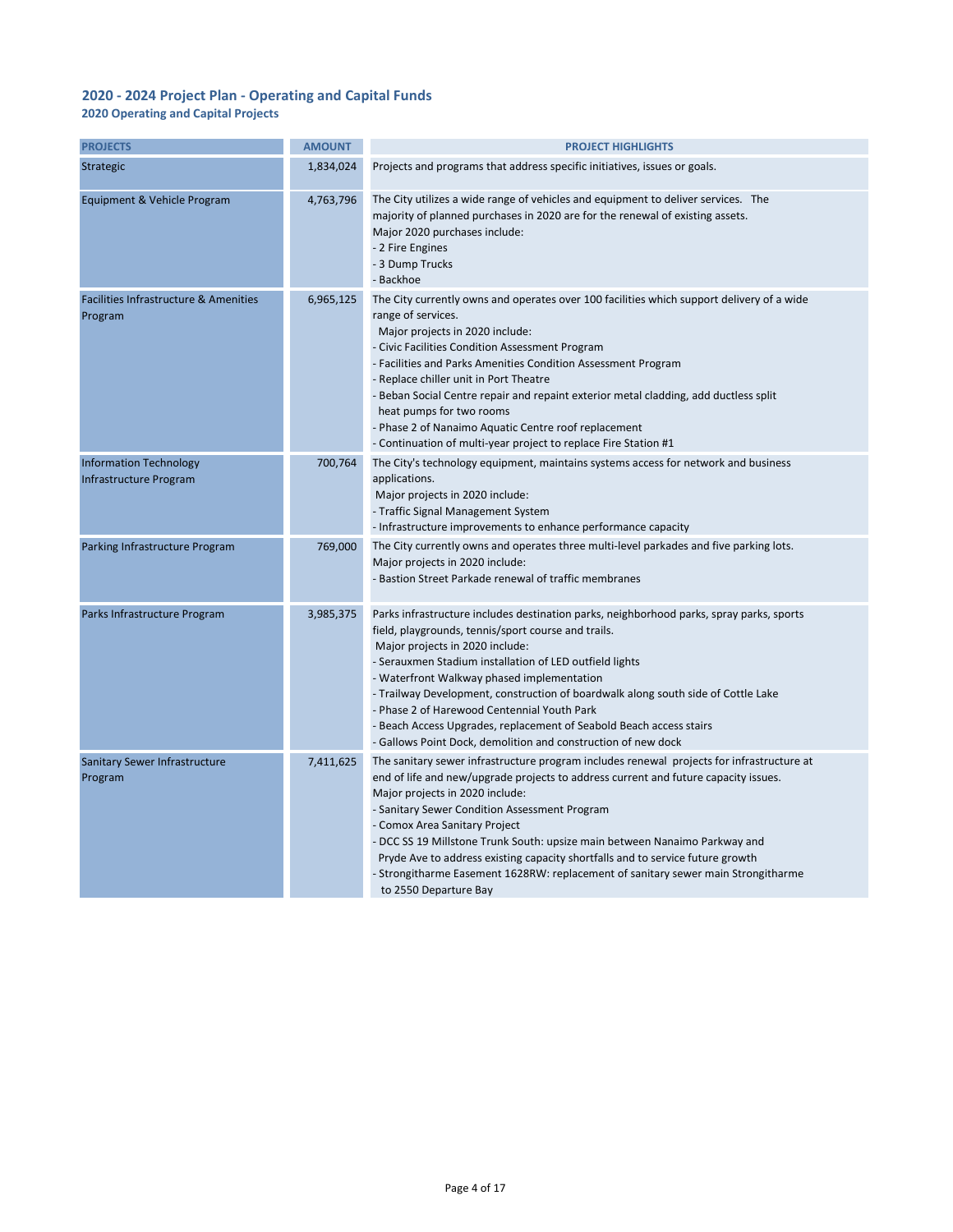2020 Operating and Capital Projects Continued

| <b>PROJECTS</b>                                 | <b>AMOUNT</b> | <b>PROJECT HIGHLIGHTS</b>                                                                                                                                                                                                                                                                                                                                                                                                                                                                                                                                                                                                                                                                                                                                                                                                                                                                                                                                                                                                                                                                                                                                                                |
|-------------------------------------------------|---------------|------------------------------------------------------------------------------------------------------------------------------------------------------------------------------------------------------------------------------------------------------------------------------------------------------------------------------------------------------------------------------------------------------------------------------------------------------------------------------------------------------------------------------------------------------------------------------------------------------------------------------------------------------------------------------------------------------------------------------------------------------------------------------------------------------------------------------------------------------------------------------------------------------------------------------------------------------------------------------------------------------------------------------------------------------------------------------------------------------------------------------------------------------------------------------------------|
| Drainage Infrastructure Program                 | 3,334,100     | The drainage infrastructure program includes renewal projects for infrastructure at end of<br>life and new/upgrade projects to address current and future capacity issues.<br>Major projects in 2020 include:<br>- Casper Way RHB & Utility Project: replace and upgrade existing ditch and driveway<br>culverts on Casper<br>- Metral Corridor & Utility Upgrade: replace existing system of drainage ditches<br>and culvert crossings on Metral with a piped system to support construction of a new<br>sidewalk<br>- Stewart St Utilities Upgrade: replace and re-route drainage main on Stewart St<br>between 1000 Stewart and outfall<br>- White St Area RHB and Utilities Project: replace drainage main on White St between<br>Pryde and Millstone                                                                                                                                                                                                                                                                                                                                                                                                                                |
| <b>Transportation Infrastructure</b><br>Program | 10,979,250    | The City's Transportation Master Plan (2014) provides direction on expansion/upgrades to<br>the City's transportation infrastructure. Transportation infrastructure includes roadways,<br>sidewalks, bicycle lanes, bridge structures, street lights, roundabouts and traffic signals.<br>Major projects in 2020 include:<br>- Phase 1 of Metral Corridor and Utility Upgrade: between Mostar Road and Turner Road<br>with a link to E&N Trail. Includes road rehab, cycling lanes, sidewalks and streetlights.<br>- Cycling Amenities:<br>Off Bowen (Caspers Way to Hansen Rd),<br>Comox Rd (Pine St to Wallace St),<br>Boxwood Rd (Dufferin Cres to Meredith St)<br>- Road rehabiliation including Bowen Road: Island Hwy to Labieux, Laguna Way: Toms<br>Turnabout Esmt to 5004 Laguna and 5004 Laguna to Malaspina<br>- Phase 3 of LED Street Light Conversion, supported by business case<br>- Downtown Street Lighting Replacement: complete remaining globe street lights                                                                                                                                                                                                         |
| Water Infrastructure Program                    | 11,244,050    | The water infrastructure program includes renewal projects for infrastructure at end of<br>life and new/upgrade projects to increase capacity and provide redundancy within the<br>system. The long-term water supply plan models future demand due to growth, and<br>provides guidance for capital investment needed to maintain an adequate water supply<br>for the City.<br>Major projects in 2020 include:<br>- Phase 1 of Metral Corridor & Utility Upgrade: replace water distribution main on Metral<br>between Doreen to Island Hwy, on Tulip Place between Metral to end and Fernandez<br>Place from Metral to end<br>- DCC WS42 Towers Reservoir: demolish existing reservoir and replace with larger<br>reservoir to provide adequate peak hour balancing storage and fire flow<br>- DCC W55 Bowen: replace and upsize water distribution main on Bowen Rd and Kenworth<br>Rd to address growth and provide minimum operating pressures and fire flows<br>- Laguna Area Water Project: replace 3 PRVs and replace water distribution main on<br>Laguna Ave between Tom's Turnabout Easement to 5004 Laguna, between 5004 Laguna to<br>Malaspina and Lost Lake to 4345 Laguna. |
| <b>Total</b>                                    | 51,987,109    |                                                                                                                                                                                                                                                                                                                                                                                                                                                                                                                                                                                                                                                                                                                                                                                                                                                                                                                                                                                                                                                                                                                                                                                          |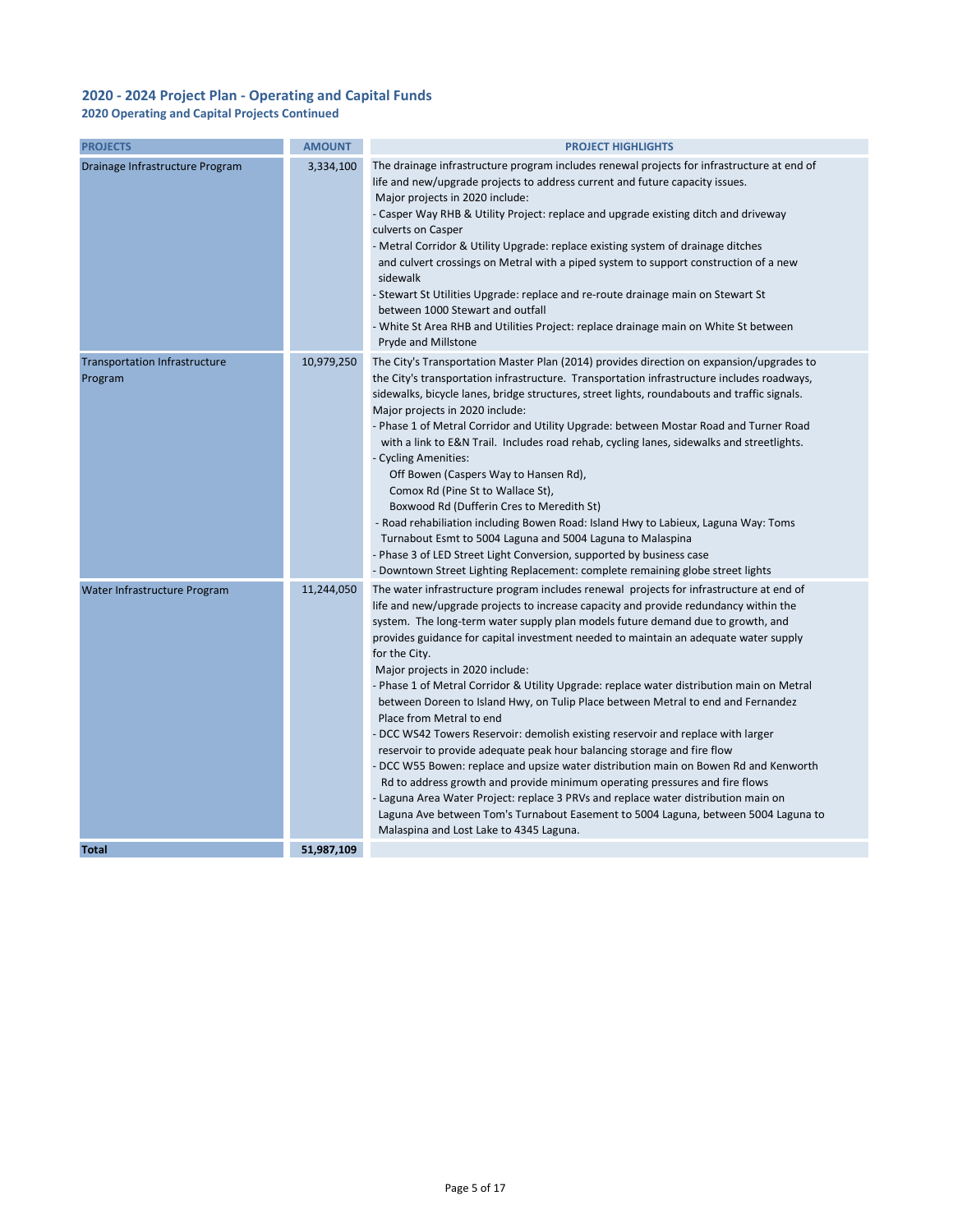# Strategic Projects

|                                             |          | 2020      | 2021      | 2022      | 2023      | 2024      | <b>Total</b> |
|---------------------------------------------|----------|-----------|-----------|-----------|-----------|-----------|--------------|
|                                             |          |           |           |           |           |           |              |
| <b>Project Costs:</b>                       |          |           |           |           |           |           |              |
| <b>Strategic Plans:</b>                     |          |           |           |           |           |           |              |
| Community Action Sustainability Plan Update |          | 75,000    |           |           |           |           | 75,000       |
| Council Strategic Plan                      |          |           |           |           | 20,000    |           | 20,000       |
| <b>Economic Development Strategy</b>        |          | 100,000   |           |           |           |           | 100,000      |
| Parks and Recreation Master Plan Update     |          | 75,000    |           |           |           |           | 75,000       |
| Social Procurement Strategy                 |          | 10,000    |           | ä,        |           |           | 10,000       |
| <b>Council Committees:</b>                  |          |           |           |           |           |           |              |
| Design Advisory Panel                       |          | 2,500     | 2,500     | 2,500     | 2,500     | 2,500     | 12,500       |
| <b>Environment Committee</b>                |          | 10,000    | 10,000    | 10,000    | 10,000    | 10,000    | 50,000       |
| Finance & Audit                             |          | 8,000     | 8,000     | 8,000     | 8,000     | 8,000     | 40,000       |
| Health and Housing Task Force               |          | 2,500     | 2,500     | 2,500     | 2,500     | 2,500     | 12,500       |
| Nanaimo Youth Advisory Council              |          | 3,000     | 3,000     | 3,000     | 3,000     | 3,000     | 15,000       |
| <b>Water Supply Advisory</b>                |          | 1,500     | 1,500     | 1,500     | 1,500     | 1,500     | 7,500        |
| <b>Audits:</b>                              |          |           |           |           |           |           |              |
| <b>COR External Audit</b>                   |          |           | ÷,        | 14,000    |           |           | 14,000       |
| Financial/Performance Audits                |          | 50,000    | 50,000    | 50,000    | 50,000    | 50,000    | 250,000      |
| IT Tech: Network Security Audit             |          |           | 20,700    | ÷.        | 20,700    |           | 41,400       |
| <b>Culture &amp; Heritage Initiatives:</b>  |          |           |           |           |           |           |              |
| Downtown Façade Grants                      |          | 20,000    | 20,000    | 20,000    | 20,000    | 20,000    | 100,000      |
| Public Art                                  |          | 50,000    | 50,000    | 50,000    | 50,000    | 50,000    | 250,000      |
| <b>Environmental Projects:</b>              |          |           |           |           |           |           |              |
| <b>Invasive Plant Management Program</b>    |          | 20,000    | 20,000    | 20,000    | 20,000    | 20,000    | 100,000      |
| Natural Park Areas Assessment Program       |          | 25,000    | 30,000    | 22,500    | 20,000    | 13,500    | 111,000      |
| Seasonal Air Quality Assessment             |          |           | ä,        | $\bar{a}$ |           | 5,000     | 5,000        |
| <b>Official Community Plan:</b>             |          |           |           |           |           |           |              |
| Official Community Plan (OCP) Update        |          | 100,000   | ÷,        |           |           | ÷,        | 100,000      |
| <b>Planning Studies</b>                     |          |           | 75,000    | 75,000    | 75,000    | 75,000    | 300,000      |
| <b>Property Management Strategy:</b>        |          |           |           |           |           |           |              |
| <b>Property Acquisitions - General</b>      |          | 600,000   | 600,000   | 600,000   | 600,000   | 600,000   | 3,000,000    |
| <b>Social Planning Initiatives:</b>         |          |           |           |           |           |           |              |
| Day-Time Drop In Centre                     |          | 100,000   | 100,000   | 100,000   |           |           | 300,000      |
| <b>Housing Legacy Reserve</b>               |          | 165,000   | 165,000   | 165,000   | 165,000   | 165,000   | 825,000      |
| Shower Program                              |          | 38,950    | ä,        |           |           |           | 38,950       |
| Urban Clean Up                              |          | 45,000    |           |           |           |           | 45,000       |
| <b>Water Strategies:</b>                    |          |           |           |           |           |           |              |
| Appliance Rebate Program                    |          | 10,000    | ÷,        |           |           |           | 10,000       |
| <b>Toilet Rebate Program</b>                |          | 30,000    |           |           |           |           | 30,000       |
| <b>Water Conservation Strategy</b>          |          | 30,000    | 30,000    | 30,000    | 30,000    | 30,000    | 150,000      |
|                                             | Subtotal | 1,571,450 | 1,188,200 | 1,174,000 | 1,098,200 | 1,056,000 | 6,087,850    |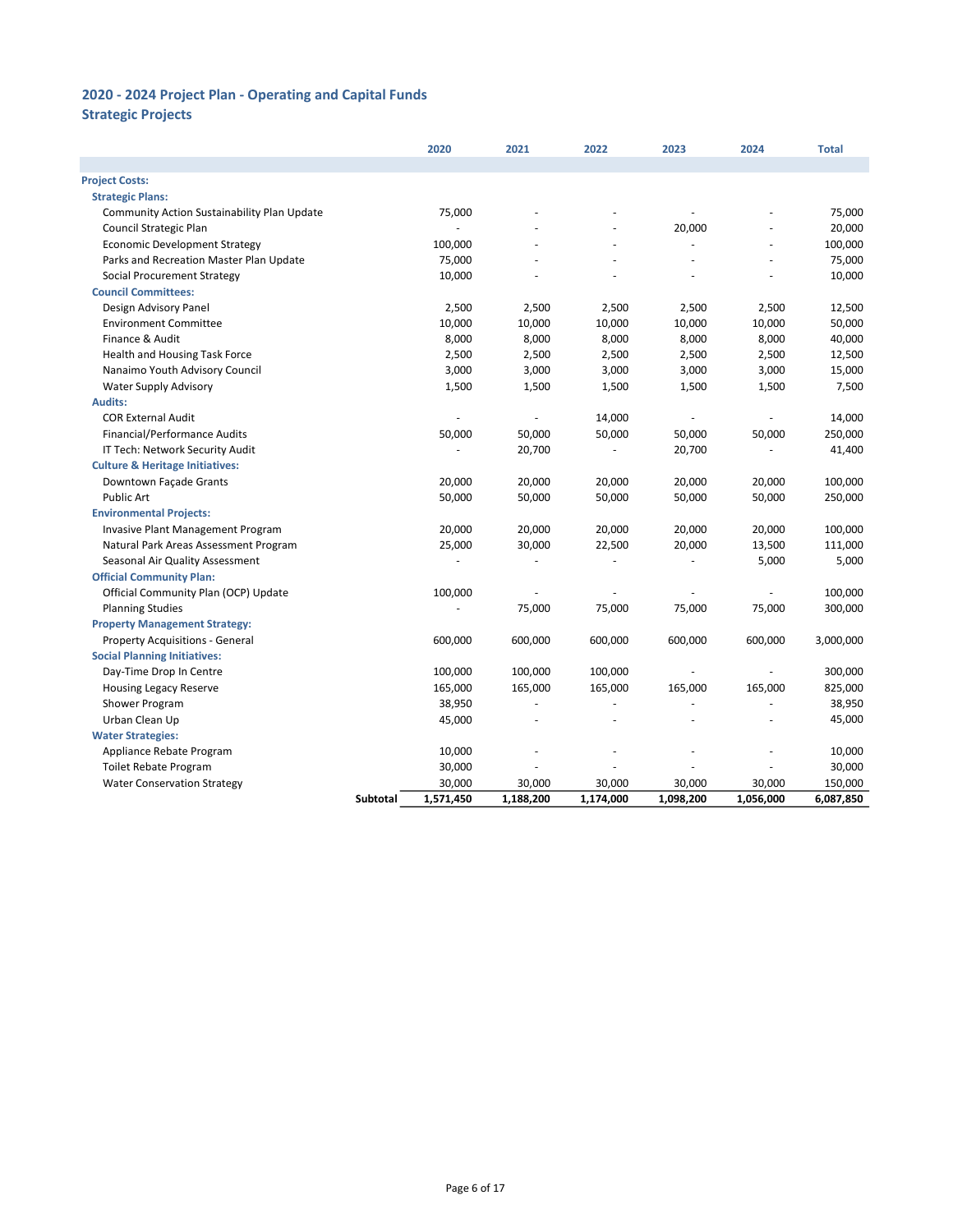# Strategic Projects Continued

|                                                                | 2020      | 2021      | 2022      | 2023                     | 2024      | <b>Total</b> |
|----------------------------------------------------------------|-----------|-----------|-----------|--------------------------|-----------|--------------|
|                                                                |           |           |           |                          |           |              |
| <b>Project Costs:</b>                                          |           |           |           |                          |           |              |
| Other:                                                         |           |           |           |                          |           |              |
| Active Transportation Education & Marketing                    | 25,000    | 30,000    | 35,000    | 35,000                   | 35,000    | 160,000      |
| Association of Vancouver Island Coastal Communities<br>(AVICC) | 15,174    |           | ٠         | $\overline{\phantom{a}}$ |           | 15,174       |
| City Orthophotos                                               | 75,000    | 50,000    | 75,000    | 50,000                   | 75,000    | 325,000      |
| <b>Cross Connection Control Grant</b>                          | 100,000   | 100,000   | 100,000   | 100,000                  | 100,000   | 500,000      |
| Immigrant Welcome Reception                                    | 4,500     | 4,500     | 4,500     | 4,500                    | 4,500     | 22,500       |
| <b>Public Works Days</b>                                       | 28,900    |           | ٠         |                          |           | 28,900       |
| Safety Initiatives                                             | 9,000     | 9,000     | ٠         | 9,000                    | 9,000     | 36,000       |
| Sustainable Parking Grant                                      | 5,000     | 5,000     | 5,000     | 5,000                    | ۰         | 20,000       |
| Subtotal                                                       | 262,574   | 198,500   | 219,500   | 203,500                  | 223,500   | 1,107,574    |
| <b>Grand Total</b>                                             | 1,834,024 | 1.386.700 | 1,393,500 | 1,301,700                | 1,279,500 | 7,195,424    |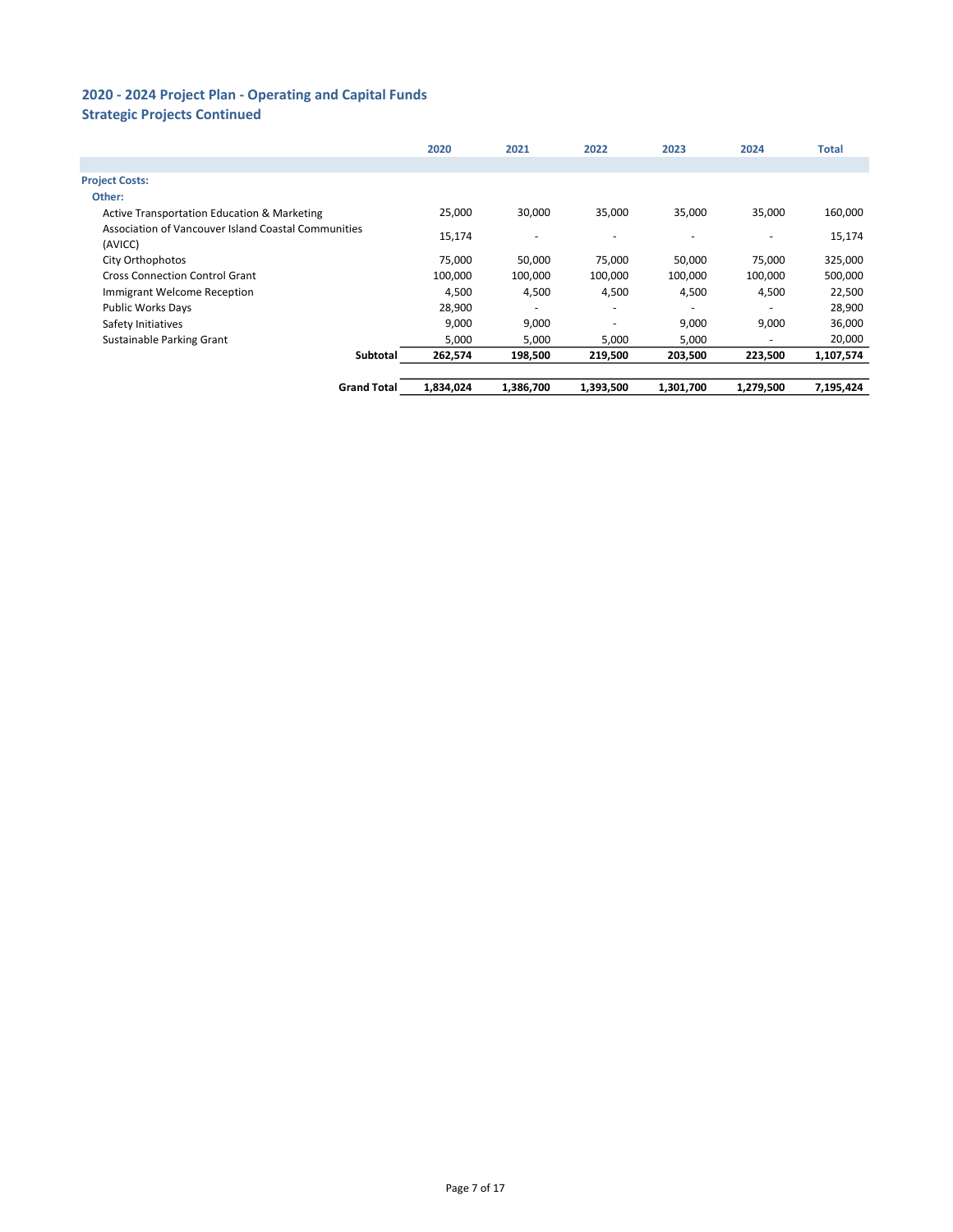## Equipment & Vehicle Program

|                                       |              | 2020      | 2021      | 2022                     | 2023           | 2024                     | <b>Total</b> |
|---------------------------------------|--------------|-----------|-----------|--------------------------|----------------|--------------------------|--------------|
|                                       |              |           |           |                          |                |                          |              |
| <b>Project Costs:</b>                 |              |           |           |                          |                |                          |              |
| <b>Renewal Projects and Programs:</b> |              |           |           |                          |                |                          |              |
| Fleet:                                |              |           |           |                          |                |                          |              |
| City Fleet                            |              | 1,528,000 | 1,155,000 | 1,252,000                | 677,000        | 1,200,500                | 5,812,500    |
| <b>Fire Fleet</b>                     |              | 2,205,460 |           | 566,500                  | 1,059,390      | 30,000                   | 3,861,350    |
| Ice Resurfacer                        |              |           |           |                          | 185,000        |                          | 185,000      |
| Equipment:                            |              |           |           |                          |                |                          |              |
| Furniture and Equipment               |              | 408,706   | 374,718   | 610,016                  | 303,708        | 202,329                  | 1,899,477    |
| <b>Gym Equipment</b>                  |              |           | 52,020    |                          | 54,125         |                          | 106,145      |
| Maintenance Equipment                 |              | 265,530   | 257,170   | 152,150                  | 120,050        | 131,800                  | 926,700      |
| Misc - Fire Equipment                 |              | 109,680   | 140,980   | 100,470                  | 87,520         | 123,770                  | 562,420      |
| Misc - Fleet Shop Equipment           |              | 48,330    | 35,500    | 61,000                   | 4,000          | 14,000                   | 162,830      |
| Misc - Survey Equipment               |              | 10,000    | 10,000    | 10,000                   | 10,000         | 10,000                   | 50,000       |
| <b>Park Amenities</b>                 |              | 18,000    | 18,360    | 18,730                   | 19,110         | 19,500                   | 93,700       |
| <b>SNIC Equipment</b>                 |              | 89,500    |           |                          | 50,000         | 85,000                   | 224,500      |
| VICC Kitchen Equipment                |              | 19,200    | 23,300    | 94,750                   | 68,550         |                          | 205,800      |
|                                       | <b>Total</b> | 4,702,406 | 2,067,048 | 2,865,616                | 2,638,453      | 1,816,899                | 14,090,422   |
| New/Upgrades:                         |              |           |           |                          |                |                          |              |
| Fleet:                                |              |           |           |                          |                |                          |              |
| <b>Sanitation Fleet</b>               |              |           | 458,863   |                          |                |                          | 458,863      |
| Equipment:                            |              |           |           |                          |                |                          |              |
| Furniture and Equipment               |              | 42,840    | 74,250    |                          |                |                          | 117,090      |
| Maintenance Equipment                 |              |           | 27,100    |                          |                |                          | 27,100       |
| Misc - Fire Equipment                 |              | 18,550    | 9,980     |                          |                |                          | 28,530       |
|                                       | Total        | 61,390    | 570,193   | $\overline{\phantom{a}}$ | $\blacksquare$ | $\overline{\phantom{a}}$ | 631,583      |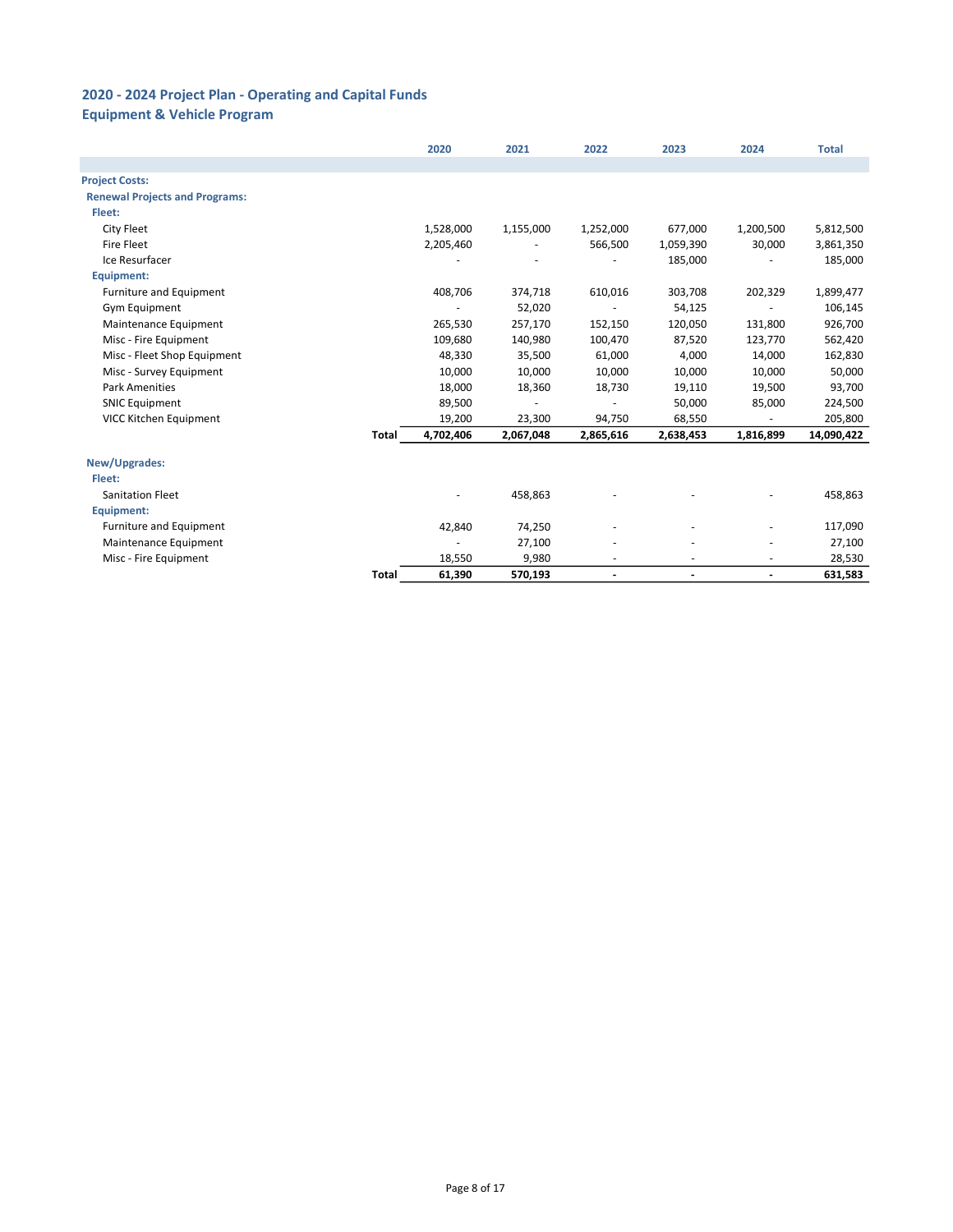### Facilities Infrastructure & Amenities Program

|                                           |          | 2020      | 2021                     | 2022                     | 2023                     | 2024                     | <b>Total</b> |
|-------------------------------------------|----------|-----------|--------------------------|--------------------------|--------------------------|--------------------------|--------------|
|                                           |          |           |                          |                          |                          |                          |              |
| <b>Project Costs:</b>                     |          |           |                          |                          |                          |                          |              |
| <b>Renewal Projects and Programs:</b>     |          |           |                          |                          |                          |                          |              |
| Condition Assessment/Pre-Design/Studies   |          | 425,000   | 325,000                  | 275,000                  | 275,000                  | 300,000                  | 1,600,000    |
| <b>Civic Properties:</b>                  |          |           |                          |                          |                          |                          |              |
| City Hall                                 |          | 37,480    |                          | $\sim$                   |                          | 98,110                   | 135,590      |
| <b>Community Services Building</b>        |          | ¥.        | 39,960                   |                          |                          | L.                       | 39,960       |
| Service and Resource Centre (SARC)        |          | 36,200    | $\sim$                   | 10,200                   |                          | 30,000                   | 76,400       |
| <b>Bylaw Facilities:</b>                  |          |           |                          |                          |                          |                          |              |
| <b>Animal Shelter</b>                     |          |           |                          |                          | 34,100                   |                          | 34,100       |
| <b>Culture &amp; Heritage Facilities:</b> |          |           |                          |                          |                          |                          |              |
| 150 Commercial Street                     |          | 28,000    | ÷,                       | 22,500                   |                          |                          | 50,500       |
| Port Theatre                              |          | 286,500   | 126,530                  | 5,500                    | 801,360                  | 20,170                   | 1,240,060    |
| The Bastion                               |          |           | 24,630                   | $\bar{a}$                |                          | 15,000                   | 39,630       |
| <b>Public Safety:</b>                     |          |           |                          |                          |                          |                          |              |
| Fire Station #1                           |          | 3,000,000 | 6,700,000                | 3,740,269                |                          | $\overline{\phantom{a}}$ | 13,440,269   |
| Fire Station #2                           |          |           | $\overline{\phantom{a}}$ | 44,094                   |                          | 51,220                   | 95,314       |
| Fire Station #3                           |          | ÷.        | ÷.                       | 58,510                   | ÷.                       | 43,010                   | 101,520      |
| Fire Station #4                           |          | 31,120    | ÷.                       | $\blacksquare$           |                          | 78,170                   | 109,290      |
| Police Annex                              |          | 53,550    | 66,870                   | ä,                       | 36,130                   |                          | 156,550      |
| <b>Police Operations Building</b>         |          | 103,110   | 70,000                   | 242,810                  | 70,000                   | 79,780                   | 565,700      |
| <b>Parks and Recreation Facilities:</b>   |          |           |                          |                          |                          |                          |              |
| Beacon House                              |          | 68,650    | $\overline{\phantom{a}}$ |                          |                          |                          | 68,650       |
| <b>Beban Complex</b>                      |          | 310,160   | 3,023,940                | 283,490                  | ä,                       | 210,940                  | 3,828,530    |
| <b>Beban House</b>                        |          | 96,130    | ÷,                       | ä,                       |                          |                          | 96,130       |
| <b>Beban Pool</b>                         |          | 153,760   | 278,480                  | 146,410                  | 50,300                   | 152,240                  | 781,190      |
| <b>Beban Social Centre</b>                |          | 244,550   | 173,705                  | 146,500                  | 117,290                  |                          | 682,045      |
| <b>Bowen Park Complex</b>                 |          | 69,460    | 6,775                    | $\omega$                 | 200,050                  | 19,500                   | 295,785      |
| <b>Centennial Building</b>                |          | $\omega$  | 30,420                   | $\overline{\phantom{a}}$ | ÷.                       | ÷,                       | 30,420       |
| <b>Chase River Activity Centre</b>        |          | 44,960    | $\bar{a}$                | $\sim$                   | ä,                       |                          | 44,960       |
| Cliff McNabb Arena                        |          | 13,920    | ÷.                       | 60,535                   | 48,710                   | 1,293,980                | 1,417,145    |
| Frank Crane Arena                         |          | 131,565   | ÷,                       | $\bar{a}$                | $\overline{\phantom{a}}$ | 210,000                  | 341,565      |
| Kin Hut                                   |          | 36,600    | ÷,                       | $\overline{\phantom{a}}$ | ÷,                       | 10,320                   | 46,920       |
| Kin Pool                                  |          | ÷.        | 21,400                   | $\sim$                   | 34,890                   | 7,350                    | 63,640       |
| Nanaimo Aquatic Centre                    |          | 1,418,545 | 564,040                  | 737,330                  | 30,000                   | 71,160                   | 2,821,075    |
|                                           | Subtotal | 6,589,260 | 11,451,750               | 5,773,148                | 1,697,830                | 2,690,950                | 28,202,938   |
| New/Upgrades:                             |          |           |                          |                          |                          |                          |              |
| <b>Civic Facilities:</b>                  |          |           |                          |                          |                          |                          |              |
| <b>Cross Connection Program</b>           |          | 84,175    |                          |                          |                          |                          | 84,175       |
| <b>Parks and Recreation Facilities:</b>   |          |           |                          |                          |                          |                          |              |
| Nanaimo Aquatic Centre                    |          | 12,550    | $\overline{\phantom{a}}$ |                          |                          |                          | 12,550       |
|                                           | Subtotal | 96,725    | $\overline{\phantom{a}}$ | $\overline{\phantom{a}}$ | $\overline{\phantom{a}}$ | $\overline{\phantom{a}}$ | 96,725       |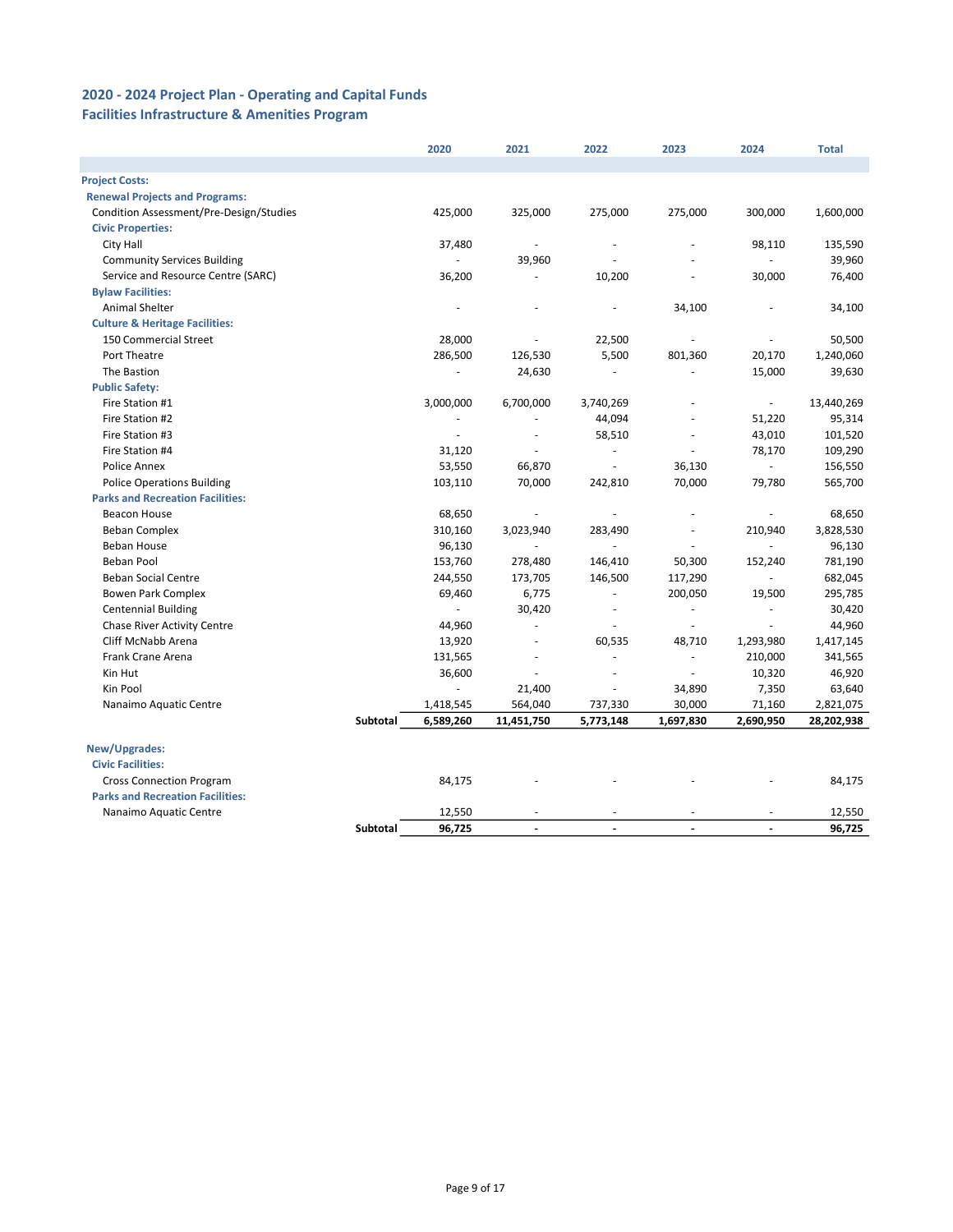### 2020 - 2024 Project Plan - Operating and Capital Funds Facilities Infrastructure & Amenities Program Continued

|                                                   |                    | 2020      | 2021                     | 2022      | 2023                     | 2024                     | <b>Total</b> |
|---------------------------------------------------|--------------------|-----------|--------------------------|-----------|--------------------------|--------------------------|--------------|
|                                                   |                    |           |                          |           |                          |                          |              |
| <b>Project Costs:</b>                             |                    |           |                          |           |                          |                          |              |
| <b>Renewal Projects and Programs:</b>             |                    |           |                          |           |                          |                          |              |
| <b>Parks and Recreation Facilities Continued:</b> |                    |           |                          |           |                          |                          |              |
| Nanaimo Ice Centre                                |                    | 11,610    | 317,925                  | 53,020    | 171,360                  | 59,760                   | 613,675      |
| <b>Oliver Woods Community Centre</b>              |                    | 90,100    | 5,200                    |           | 152,895                  | 37,150                   | 285,345      |
| <b>Public Works Yard</b>                          |                    |           |                          |           |                          |                          |              |
| <b>Public Works Yard</b>                          |                    | 117,430   | 95,000                   | 176,485   | 102,800                  | 609,905                  | 1,101,620    |
| <b>Vancouver Island Conference Centre</b>         |                    |           |                          |           |                          |                          |              |
| <b>VICC</b>                                       |                    |           | $\overline{\phantom{m}}$ | 165,700   |                          | $\sim$                   | 165,700      |
| <b>Water Facilities</b>                           |                    |           |                          |           |                          |                          |              |
| <b>Pump Stations</b>                              |                    |           | 25,000                   |           |                          |                          | 25,000       |
| <b>Water Treatment Plant</b>                      |                    |           | 20,000                   | 15,000    | 20,000                   | 15,000                   | 70,000       |
|                                                   | Subtotal           | 219,140   | 463,125                  | 410,205   | 447,055                  | 721,815                  | 2,261,340    |
|                                                   |                    |           |                          |           |                          |                          |              |
|                                                   | <b>Total</b>       | 6,808,400 | 11,914,875               | 6,183,353 | 2,144,885                | 3,412,765                | 30,464,278   |
| New/Upgrades:                                     |                    |           |                          |           |                          |                          |              |
| <b>Public Works Yard</b>                          |                    |           |                          |           |                          |                          |              |
| <b>Public Works Yard</b>                          |                    |           |                          | 60,000    |                          |                          | 60,000       |
| <b>Water Facilities</b>                           |                    |           |                          |           |                          |                          |              |
| <b>Water Treatment Plant</b>                      |                    | 60,000    | 650,000                  | 350,000   |                          | $\overline{\phantom{a}}$ | 1,060,000    |
|                                                   | Subtotal           | 60,000    | 650,000                  | 410,000   | $\blacksquare$           | $\overline{\phantom{a}}$ | 1,120,000    |
|                                                   |                    |           |                          |           |                          |                          |              |
|                                                   | Total              | 156,725   | 650,000                  | 410,000   | $\overline{\phantom{a}}$ | $\blacksquare$           | 1,216,725    |
|                                                   | <b>Grand Total</b> | 6,965,125 | 12,564,875               | 6,593,353 | 2,144,885                | 3,412,765                | 31,681,003   |
|                                                   |                    |           |                          |           |                          |                          |              |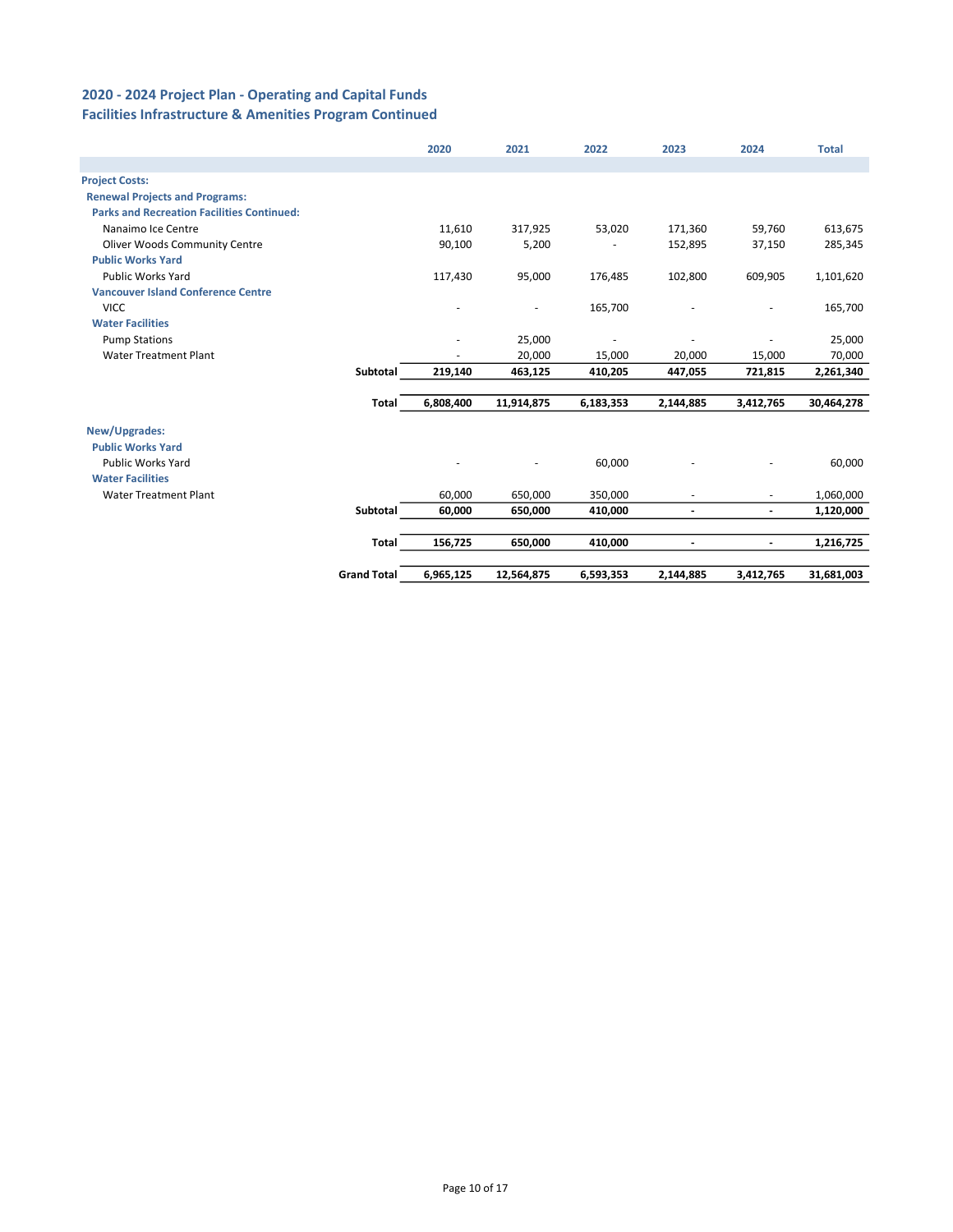# Information Technology Infrastructure Program

|                                       |                    | 2020                     | 2021    | 2022                     | 2023                     | 2024                     | <b>Total</b> |
|---------------------------------------|--------------------|--------------------------|---------|--------------------------|--------------------------|--------------------------|--------------|
|                                       |                    |                          |         |                          |                          |                          |              |
| <b>Project Costs:</b>                 |                    |                          |         |                          |                          |                          |              |
| <b>Renewal Projects and Programs:</b> |                    |                          |         |                          |                          |                          |              |
| <b>Business Applications</b>          |                    | 67,350                   |         |                          |                          | 8,976                    | 76,326       |
| <b>Business Applications - ERP</b>    |                    |                          |         | 1,220,197                | 1,867,414                |                          | 3,087,611    |
| Computing Infrastructure              |                    | 174,954                  | 228,831 | 370,590                  | 821,781                  | 38,100                   | 1,634,256    |
|                                       | Total              | 242,304                  | 228,831 | 1,590,787                | 2,689,195                | 47,076                   | 4,798,193    |
| New/Upgrades:                         |                    |                          |         |                          |                          |                          |              |
| <b>Business Applications</b>          |                    | 213,760                  |         | ٠                        |                          | ٠                        | 213,760      |
| <b>Business Applications - ECM</b>    |                    | ٠                        | 656,500 | ٠                        | $\overline{\phantom{a}}$ | ٠                        | 656,500      |
| <b>Business Applications - GIS</b>    |                    | 45,000                   | 45,000  | 45,000                   | 45,000                   | 45,000                   | 225,000      |
| Computing Infrastructure              |                    | 199,700                  | ٠       | ٠                        | $\overline{\phantom{a}}$ |                          | 199,700      |
|                                       | Total              | 458,460                  | 701,500 | 45,000                   | 45,000                   | 45,000                   | 1,294,960    |
| <b>Plans/Studies:</b>                 |                    |                          |         |                          |                          |                          |              |
| Studies                               |                    |                          |         | ٠                        |                          |                          |              |
|                                       | Total              | $\overline{\phantom{a}}$ |         | $\overline{\phantom{a}}$ |                          | $\overline{\phantom{a}}$ |              |
|                                       | <b>Grand Total</b> | 700,764                  | 930,331 | 1,635,787                | 2,734,195                | 92,076                   | 6,093,153    |
|                                       |                    |                          |         |                          |                          |                          |              |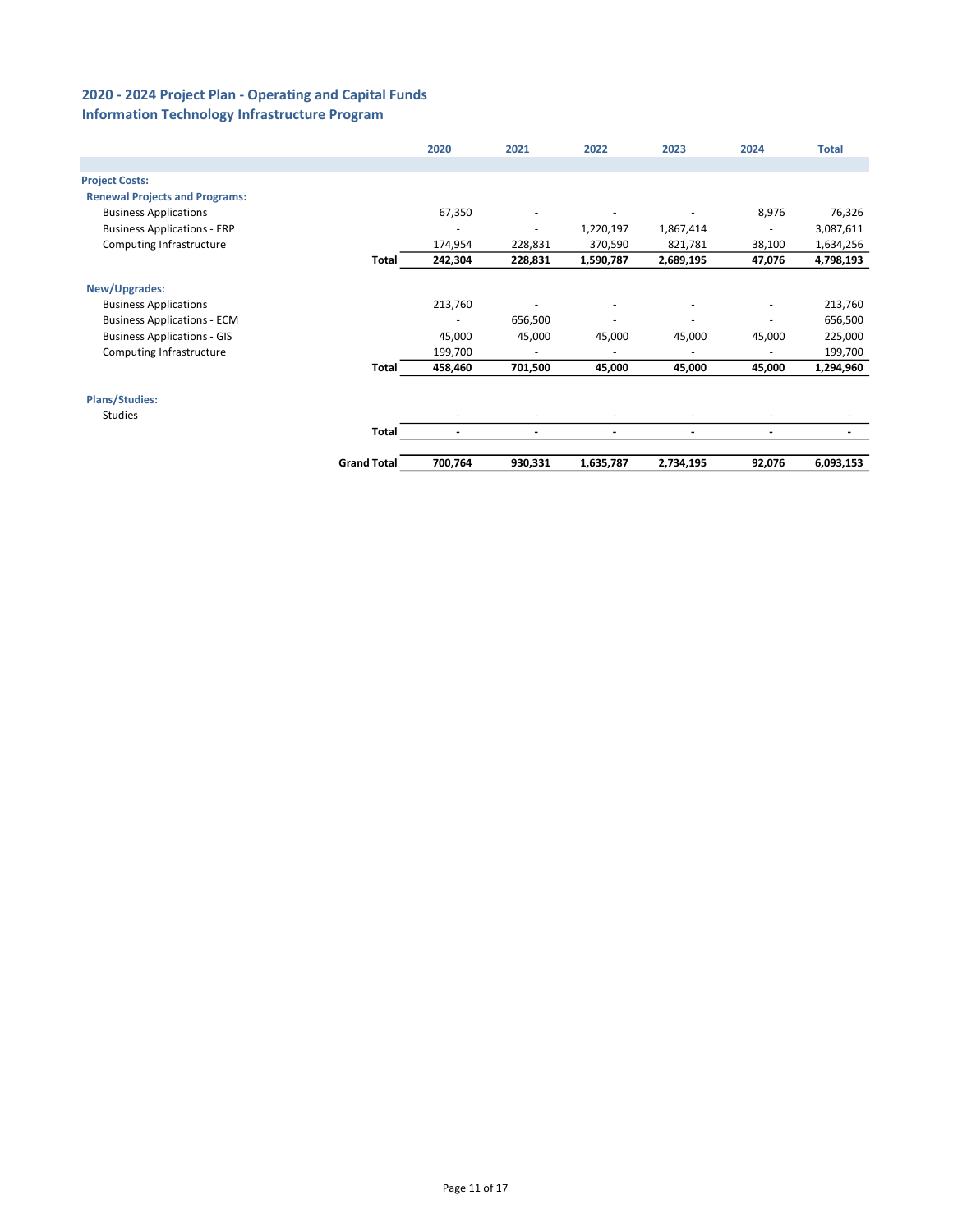# Parking Infrastructure Program

|                                       |                    | 2020                     | 2021                         | 2022    | 2023                     | 2024                     | <b>Total</b> |
|---------------------------------------|--------------------|--------------------------|------------------------------|---------|--------------------------|--------------------------|--------------|
|                                       |                    |                          |                              |         |                          |                          |              |
| <b>Project Costs:</b>                 |                    |                          |                              |         |                          |                          |              |
| <b>Renewal Projects and Programs:</b> |                    |                          |                              |         |                          |                          |              |
| <b>Bastion St Parkade</b>             |                    | 713,700                  | 18,800                       |         |                          |                          | 732,500      |
| <b>Harbourfront Parkade</b>           |                    | 13,200                   | 746,400                      | 839,325 | ٠                        | 1,273,550                | 2,872,475    |
| Port of Nanaimo Centre Parkade        |                    | 12,100                   | ٠                            | ٠       | 1,300,000                |                          | 1,312,100    |
| <b>Misc Projects</b>                  |                    |                          |                              |         |                          |                          |              |
|                                       | Total              | 739,000                  | 765,200                      | 839,325 | 1,300,000                | 1,273,550                | 4,917,075    |
| New/Upgrades:                         |                    |                          |                              |         |                          |                          |              |
| <b>Harbourfront Parkade</b>           |                    | $\overline{\phantom{a}}$ | ٠                            | 96,600  | $\overline{\phantom{a}}$ | ٠                        | 96,600       |
| Parking Equipment                     |                    | $\overline{\phantom{a}}$ | 34,500                       | $\sim$  | ٠                        | ٠                        | 34,500       |
| Parking Signage                       |                    |                          | 7,188                        | ٠       |                          | ٠                        | 7,188        |
|                                       | Total              | $\overline{\phantom{a}}$ | 41,688                       | 96,600  | $\overline{\phantom{a}}$ | $\overline{\phantom{a}}$ | 138,288      |
| <b>Plans/Studies:</b>                 |                    |                          |                              |         |                          |                          |              |
| <b>Studies</b>                        |                    | 30,000                   | ٠                            | 20,000  | ٠                        | ٠                        | 50,000       |
|                                       | Total              | 30,000                   | $\qquad \qquad \blacksquare$ | 20,000  | $\overline{\phantom{a}}$ | $\overline{\phantom{0}}$ | 50,000       |
|                                       | <b>Grand Total</b> | 769,000                  | 806,888                      | 955,925 | 1,300,000                | 1,273,550                | 5,105,363    |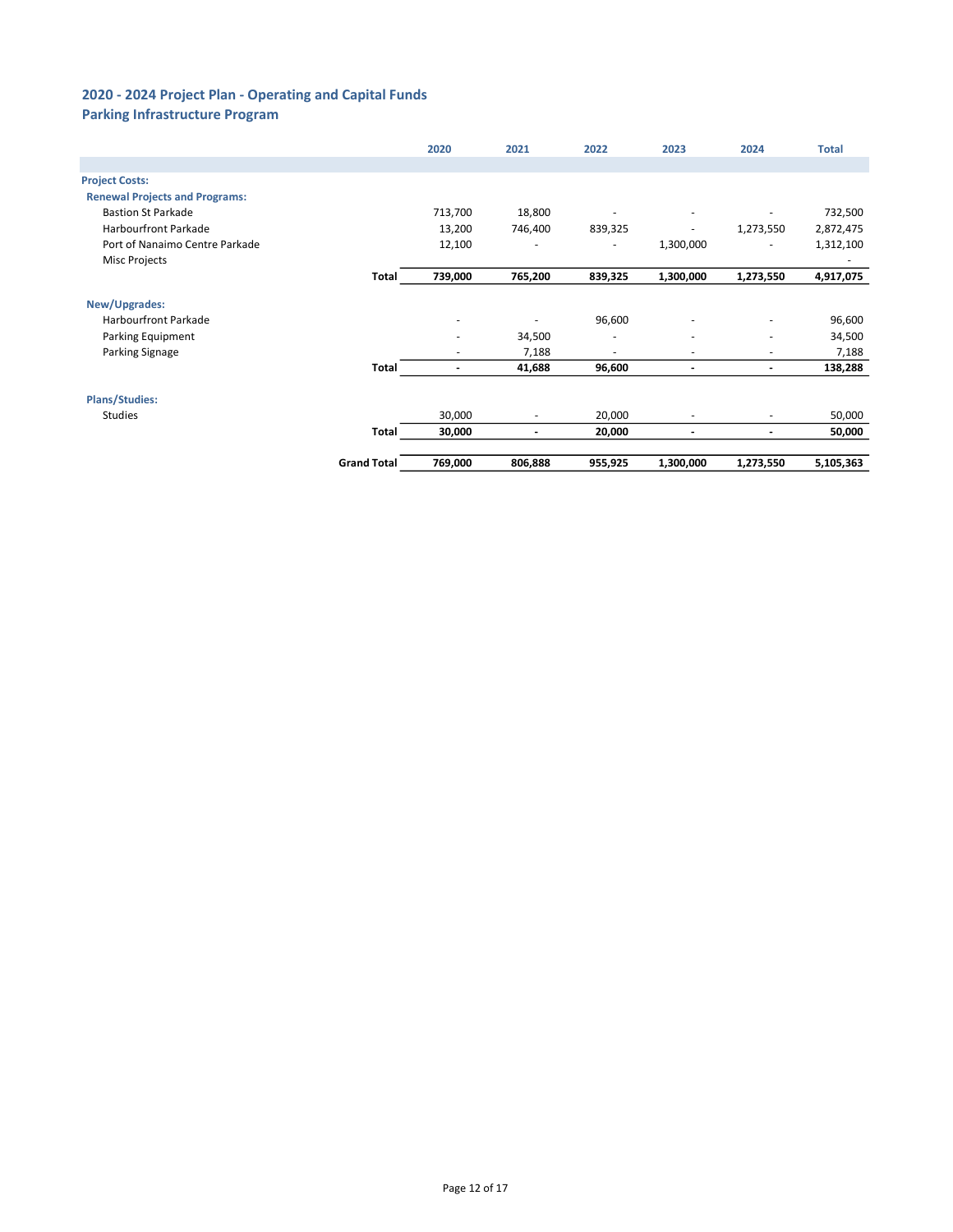# Parks Infrastructure Program

|                                       |                    | 2020           | 2021                     | 2022           | 2023                     | 2024           | <b>Total</b> |
|---------------------------------------|--------------------|----------------|--------------------------|----------------|--------------------------|----------------|--------------|
|                                       |                    |                |                          |                |                          |                |              |
| <b>Project Costs:</b>                 |                    |                |                          |                |                          |                |              |
| <b>Renewal Projects and Programs:</b> |                    |                |                          |                |                          |                |              |
| <b>Beach Access</b>                   |                    | 214,750        | 25,000                   | 25,000         | 25,000                   | 25,000         | 314,750      |
| <b>Boat Ramps/Docks</b>               |                    | 774,970        |                          |                |                          |                | 774,970      |
| Condition Assessment/Pre Design       |                    | 100,000        | 100,000                  | 100,000        | 100,000                  | 125,000        | 525,000      |
| <b>Misc Projects</b>                  |                    | 339,820        |                          |                |                          |                | 339,820      |
| Parks & Playground                    |                    | 301,010        | 221,570                  | 205,000        | 721,600                  | 120,000        | 1,569,180    |
| <b>Pickleball Courts</b>              |                    | $\overline{a}$ |                          |                | 29,140                   |                | 29,140       |
| Railing Replacement Program           |                    |                | 202,010                  |                | 136,780                  |                | 338,790      |
| <b>Recreational Dams</b>              |                    | 74,450         | 73,600                   | 66,750         | 180,300                  | 69,050         | 464,150      |
| Sports Fields/Field Houses            |                    | 65,875         | 6,600                    | 80,000         | 36,300                   | 1,202,760      | 1,391,535    |
| Tennis Court Improvements             |                    | 27,460         | $\sim$                   |                | 22,700                   | 59,450         | 109,610      |
| Trail Development and Rehab           |                    | 142,370        | 179,680                  |                | $\overline{\phantom{a}}$ |                | 322,050      |
|                                       | <b>Total</b>       | 2,040,705      | 808,460                  | 476,750        | 1,251,820                | 1,601,260      | 6,178,995    |
| New/Upgrades:                         |                    |                |                          |                |                          |                |              |
| <b>Misc Projects</b>                  |                    | 56,280         | 28,750                   |                |                          |                | 85,030       |
| Multi Use Court                       |                    | 8,000          | $\sim$                   |                |                          |                | 8,000        |
| Parks & Playgrounds                   |                    | 182,190        | 443,920                  | 136,500        | 259,500                  | 100,000        | 1,122,110    |
| Sports Fields/Field Houses            |                    | 731,730        |                          |                |                          |                | 731,730      |
| <b>Trail Development</b>              |                    | 801,905        | 8,900,000                | 12,050,000     | 3,976,850                | 5,300,000      | 31,028,755   |
| Youth Courts/Parks                    |                    | 164,565        |                          |                | 30,560                   |                | 195,125      |
|                                       | Total              | 1,944,670      | 9,372,670                | 12,186,500     | 4,266,910                | 5,400,000      | 33,170,750   |
| <b>Plans/Studies:</b>                 |                    |                |                          |                |                          |                |              |
|                                       |                    | ٠              | $\overline{\phantom{a}}$ | $\sim$         | $\overline{a}$           | $\sim$         |              |
|                                       | <b>Total</b>       | $\blacksquare$ | $\blacksquare$           | $\overline{a}$ | $\blacksquare$           | $\blacksquare$ |              |
|                                       | <b>Grand Total</b> | 3,985,375      | 10,181,130               | 12,663,250     | 5,518,730                | 7,001,260      | 39,349,745   |
|                                       |                    |                |                          |                |                          |                |              |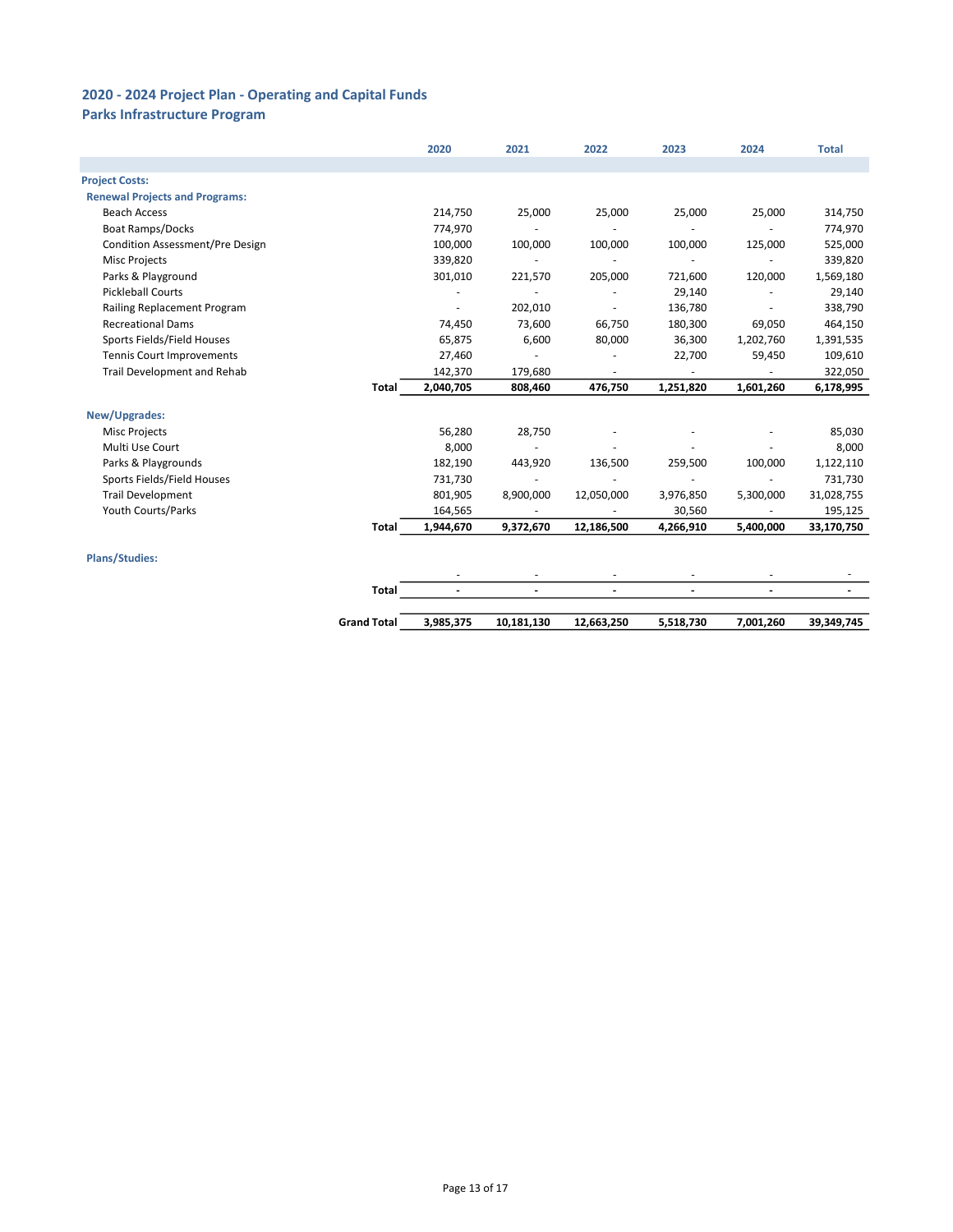### Sanitary Sewer Infrastructure Program

|                                       |                    | 2020      | 2021      | 2022      | 2023      | 2024      | <b>Total</b> |
|---------------------------------------|--------------------|-----------|-----------|-----------|-----------|-----------|--------------|
|                                       |                    |           |           |           |           |           |              |
| <b>Project Costs:</b>                 |                    |           |           |           |           |           |              |
| <b>Renewal Projects and Programs:</b> |                    |           |           |           |           |           |              |
| <b>Condition Assessment Program</b>   |                    | 510,000   | 485,000   | 510,000   | 485,000   | 510,000   | 2,500,000    |
| Mains                                 |                    | 4,268,600 | 2,619,450 | 3,785,700 | 1,836,300 | 2,014,407 | 14,524,457   |
|                                       | Total              | 4,778,600 | 3,104,450 | 4,295,700 | 2,321,300 | 2,524,407 | 17,024,457   |
| New/Upgrades:                         |                    |           |           |           |           |           |              |
| Mains                                 |                    | 2,453,025 | 5,821,000 | 1,876,000 | 3,813,000 | 4,146,400 | 18,109,425   |
|                                       | Total              | 2,453,025 | 5,821,000 | 1,876,000 | 3,813,000 | 4,146,400 | 18,109,425   |
| <b>Plans/Studies:</b>                 |                    |           |           |           |           |           |              |
| <b>Master Plans</b>                   |                    | 30,000    | 150,000   | 150,000   | 225,000   | 225,000   | 780,000      |
| Misc Projects                         |                    |           | 50,000    | ٠         |           |           | 50,000       |
| <b>Studies</b>                        |                    | 150,000   | 100,000   | 100,000   | 100,000   | 100,000   | 550,000      |
|                                       | Total              | 180,000   | 300,000   | 250,000   | 325,000   | 325,000   | 1,380,000    |
|                                       |                    |           |           |           |           |           |              |
|                                       | <b>Grand Total</b> | 7,411,625 | 9,225,450 | 6,421,700 | 6,459,300 | 6,995,807 | 36,513,882   |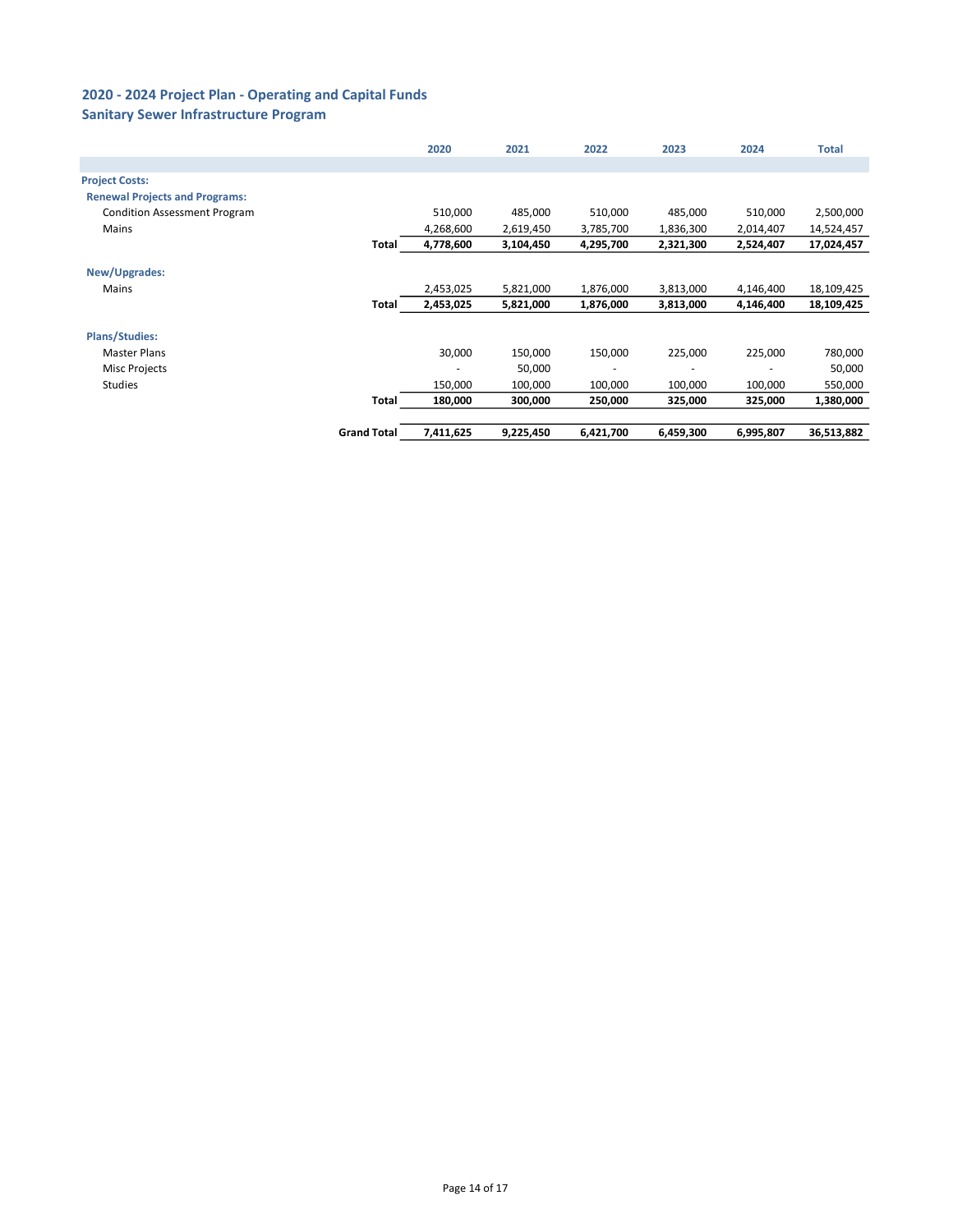# Drainage Infrastructure Program

|                                       |                    | 2020      | 2021                     | 2022      | 2023                     | 2024      | <b>Total</b> |
|---------------------------------------|--------------------|-----------|--------------------------|-----------|--------------------------|-----------|--------------|
|                                       |                    |           |                          |           |                          |           |              |
| <b>Project Costs:</b>                 |                    |           |                          |           |                          |           |              |
| <b>Renewal Projects and Programs:</b> |                    |           |                          |           |                          |           |              |
| <b>Condition Assessment Program</b>   |                    | 160,000   | 210,000                  | 260,000   | 310,000                  | 310,000   | 1,250,000    |
| Mains                                 |                    | 1,761,100 | 1,459,600                | 2,413,000 | 971,000                  | 4,136,000 | 10,740,700   |
|                                       | Total              | 1,921,100 | 1,669,600                | 2,673,000 | 1,281,000                | 4,446,000 | 11,990,700   |
| New/Upgrades:                         |                    |           |                          |           |                          |           |              |
| Mains                                 |                    | 1,313,000 | 1,836,000                | 3,177,200 | 3,861,500                | 1,220,000 | 11,407,700   |
|                                       | Total              | 1,313,000 | 1,836,000                | 3,177,200 | 3,861,500                | 1,220,000 | 11,407,700   |
| <b>Plans/Studies:</b>                 |                    |           |                          |           |                          |           |              |
| <b>Master Plans</b>                   |                    | 100,000   | ٠                        | 100,000   | ٠                        | 100,000   | 300,000      |
|                                       | Total              | 100,000   | $\overline{\phantom{a}}$ | 100,000   | $\overline{\phantom{a}}$ | 100,000   | 300,000      |
|                                       | <b>Grand Total</b> | 3,334,100 | 3,505,600                | 5,950,200 | 5,142,500                | 5,766,000 | 23,698,400   |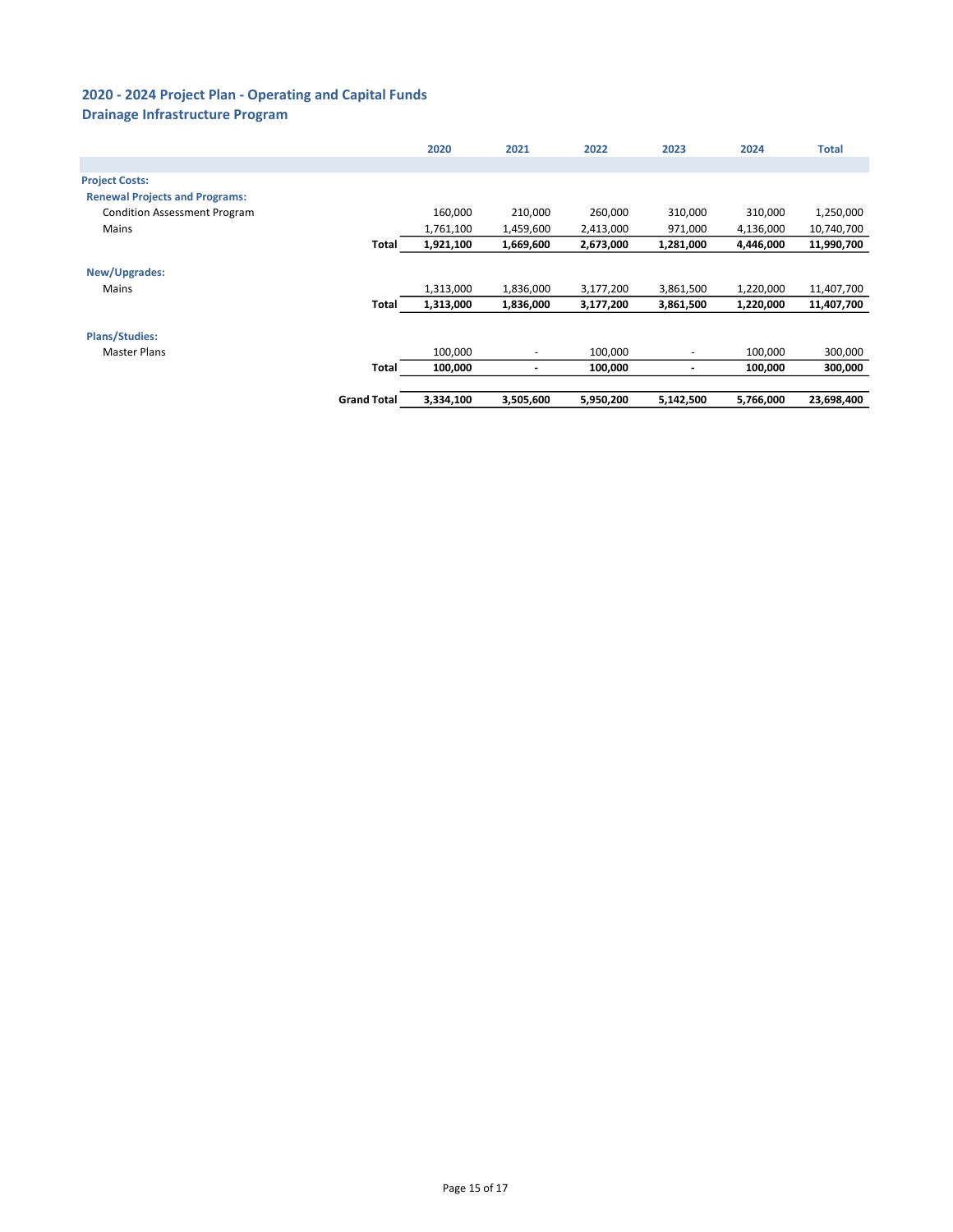### Transportation Infrastructure Program

|                                       |                    | 2020                 | 2021                     | 2022                   | 2023                     | 2024                | <b>Total</b>             |
|---------------------------------------|--------------------|----------------------|--------------------------|------------------------|--------------------------|---------------------|--------------------------|
|                                       |                    |                      |                          |                        |                          |                     |                          |
| <b>Project Costs:</b>                 |                    |                      |                          |                        |                          |                     |                          |
| <b>Renewal Projects and Programs:</b> |                    |                      |                          |                        |                          |                     |                          |
| <b>Bridges</b>                        |                    | 100,000              |                          |                        |                          |                     | 100,000                  |
| <b>Condition Assessment Program</b>   |                    | 310,000              |                          |                        | 200,000                  |                     | 510,000                  |
| Corridor Improvements                 |                    |                      | $\overline{\phantom{m}}$ | 2,300,000              |                          |                     | 2,300,000                |
| Misc Projects                         |                    | 325,000              | 350,000                  | 350,000                | 350,000                  | 350,000             | 1,725,000                |
| <b>Railway Crossings</b>              |                    | 25,000               | 25,000                   | 25,000                 | 25,000                   | 25,000              | 125,000                  |
| <b>Road Rehabilitation</b>            |                    | 3,013,750            | 2,395,000                | 3,170,000              | 3,034,000                | 3,535,000           | 15,147,750               |
| Sidewalk Maintenance Program          |                    | 50,000               | $\overline{\phantom{a}}$ | 50,000                 | $\overline{\phantom{a}}$ | 50,000              | 150,000                  |
| <b>Street Lights</b>                  |                    | 494,000              | 50,000                   | 50,000                 | 50,000                   | 50,000              | 694,000                  |
| <b>Traffic Signals</b>                |                    |                      | 50,000                   |                        | 500,000                  |                     | 550,000                  |
| <b>Transit Amenities</b>              |                    | 75,000               |                          |                        |                          |                     | 75,000                   |
| <b>Transportation Improvements</b>    |                    | 150,000              | 1,100,000                | 1,050,000              | 600,000                  | 100,000             | 3,000,000                |
|                                       | Total              | 4,542,750            | 3,970,000                | 6,995,000              | 4,759,000                | 4,110,000           | 24,376,750               |
| New/Upgrades:                         |                    |                      |                          |                        |                          |                     |                          |
|                                       |                    |                      |                          |                        | 742,800                  | 405,850             |                          |
| <b>Cycling Amenities</b>              |                    | 2,338,000            | 8,597,000<br>100,000     | 275,000<br>100,000     | 100,000                  |                     | 12,358,650               |
| <b>Misc Projects</b>                  |                    | 50,000               |                          |                        |                          | 100,000             | 450,000                  |
| <b>Pedestrian Amenities</b>           |                    | 1,796,000            | 1,608,400                | 1,568,400              | 1,147,900                | 476,275             | 6,596,975                |
| Pedestrian/Cycling Amenities          |                    | ۰                    | $\overline{\phantom{a}}$ | $\sim$                 | $\overline{\phantom{a}}$ | 88,000              | 88,000                   |
| <b>Street Lights</b>                  |                    | 641,500              | 425,000                  | 450,000                | 500,000                  | 15,000              | 2,031,500                |
| <b>Transit Amenities</b>              |                    | 66,000               | 85,000                   | 50,000                 | 900,000                  | 193,351             | 1,294,351                |
| <b>Transportation Improvements</b>    | Total              | 850,000<br>5,741,500 | 3,600,000<br>14,415,400  | 6,935,000<br>9,378,400 | 7,100,000<br>10,490,700  | 75,000<br>1,353,476 | 18,560,000<br>41,379,476 |
|                                       |                    |                      |                          |                        |                          |                     |                          |
| <b>Plans/Studies:</b>                 |                    |                      |                          |                        |                          |                     |                          |
| <b>Master Plans</b>                   |                    | 175,000              |                          |                        |                          | 250,000             | 425,000                  |
| Planning                              |                    | 115,000              | 125,000                  | 40,000                 | 45,000                   | 50,000              | 375,000                  |
| <b>Studies</b>                        |                    | 280,000              |                          | 15,000                 | 165,000                  | 15,000              | 475,000                  |
| Surveys                               |                    | 125,000              | 35,000                   | 35,000                 | 35,000                   | 35,000              | 265,000                  |
|                                       | Total              | 695,000              | 160,000                  | 90,000                 | 245,000                  | 350,000             | 1,540,000                |
|                                       |                    |                      |                          |                        |                          |                     |                          |
|                                       | <b>Grand Total</b> | 10,979,250           | 18,545,400               | 16,463,400             | 15,494,700               | 5,813,476           | 67,296,226               |